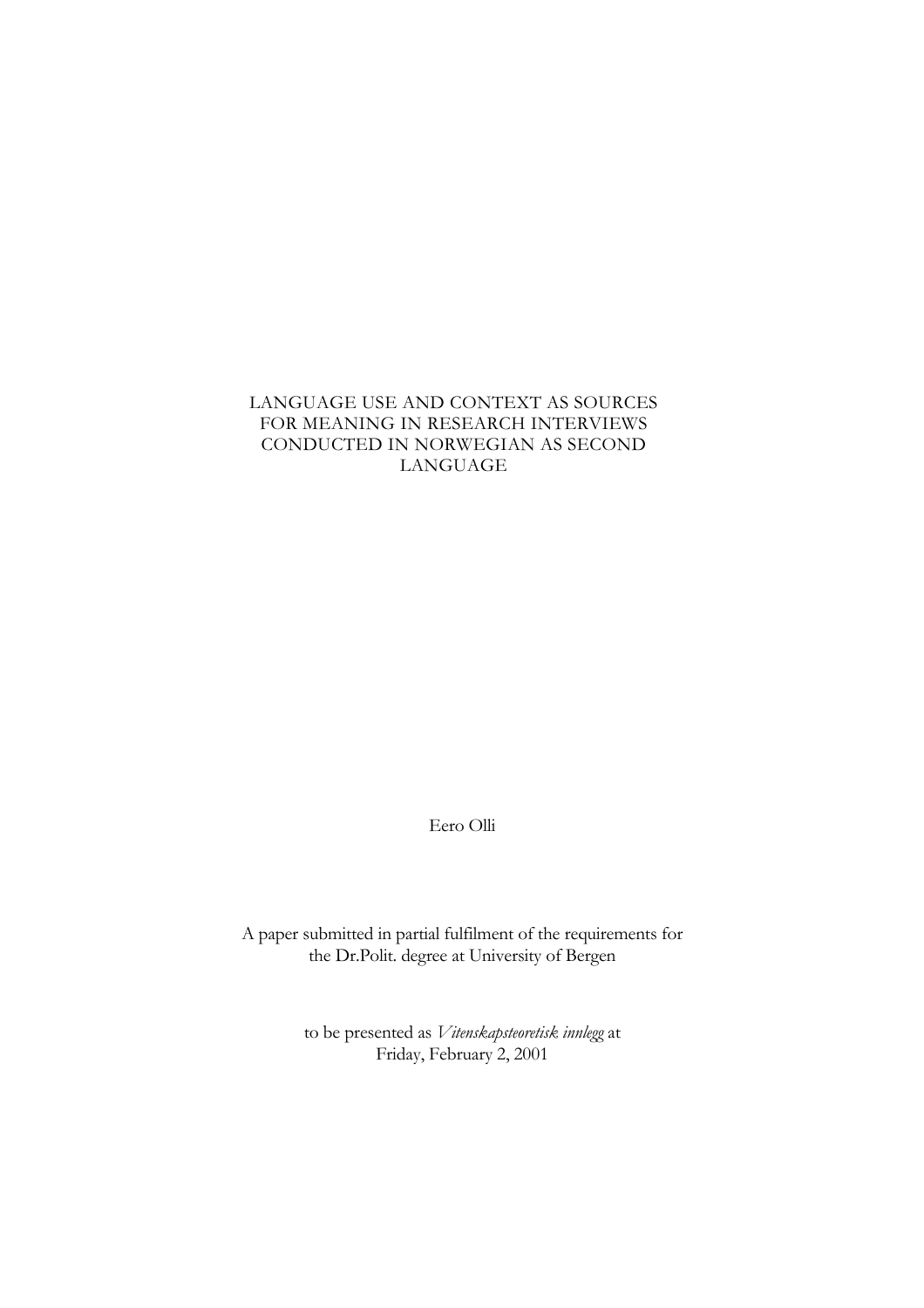# **Table of Content**

| <b>Introduction</b>                                                                                                                    | 1              |
|----------------------------------------------------------------------------------------------------------------------------------------|----------------|
| Language and understanding                                                                                                             | $\mathbf{2}$   |
| Non- and Misunderstanding                                                                                                              | $\mathfrak{Z}$ |
| Turn-taking and Understanding                                                                                                          | $\overline{4}$ |
| Clark: Language is Joint Action<br>The Ability to make Judgments as A Necessary Assumption<br>Cognitive Linguistics and interpretation | 6<br>8<br>9    |
| The role of context                                                                                                                    | 10             |
| The Physical Frame and The Behavioral Situation                                                                                        | 11             |
| The Cultural and Social Frame                                                                                                          | 13             |
| <b>Background Knowledge</b><br>Common Ground is needed for understanding<br>Outsider's information as a resource                       | 15<br>15<br>16 |
| <b>Concluding Remarks</b>                                                                                                              | 17             |
| <b>Bibliography</b>                                                                                                                    | 18             |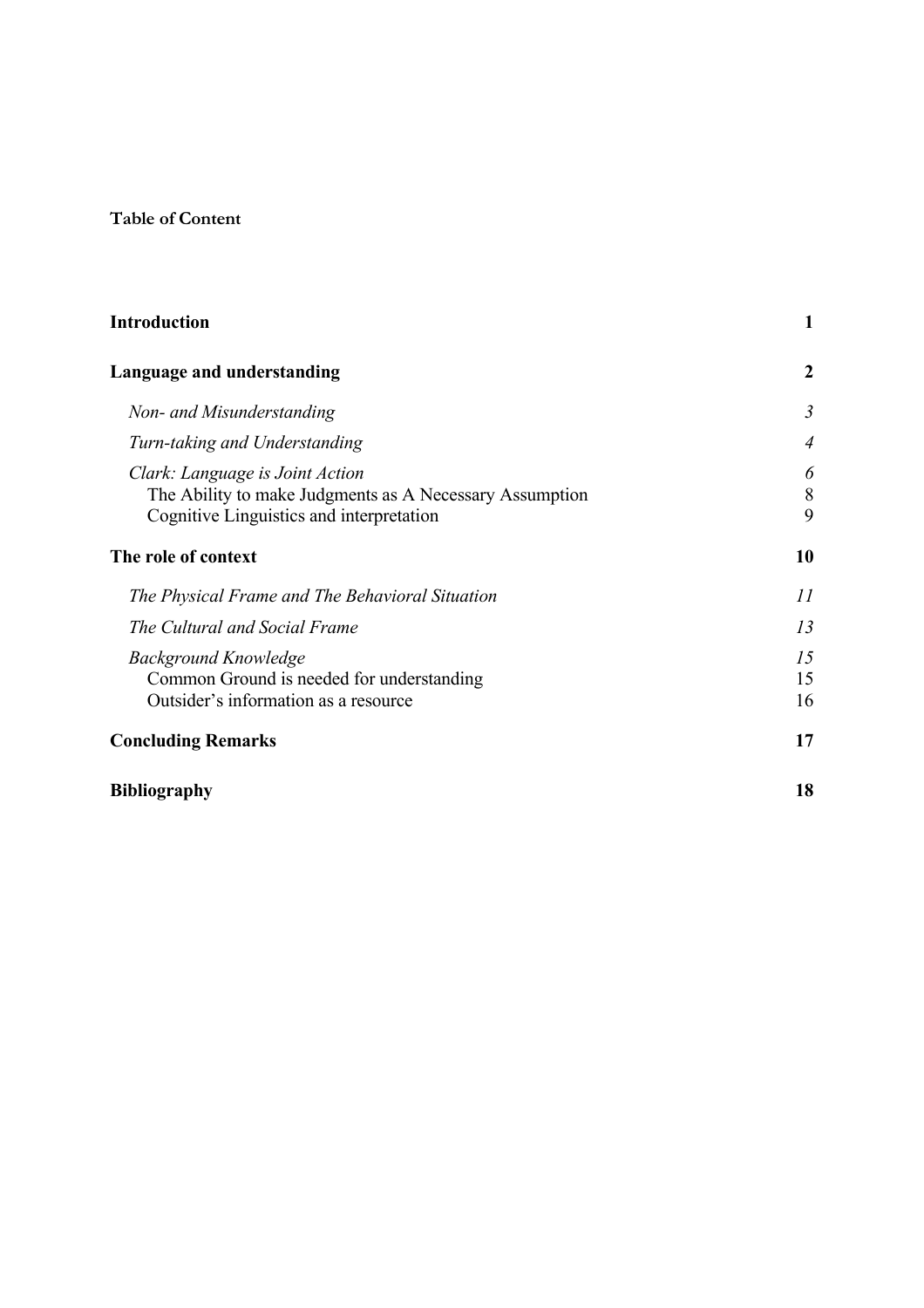## <span id="page-2-0"></span>**Introduction**

 $\overline{a}$ 

Philosophy of science has traditionally answered the question: what is scientific. According to Fay, the basic question in philosophy of social sciences in today's multicultural world should be whether understanding others - particularly others who have a different cultural background - is possible, and if so, what such understanding involves (1996). This paper takes up this discussion with a twofold focus: language and context. An endeavor that will not be easy, if one is to trust a large research project on the topic:

> "That element of interaction that we think of as understanding is as risky and troublesome to write about as it is to achieve" (Roberts, 1996a:9)

But even if the task is difficult, it is important. Migration research is dependent on that we understand the possibilities and limits of communication under less than optimal conditions. Communication is difficult even between two native speakers, and it is made even more difficult when one of the participants does not master the language fully.

Another reason for focusing on this topic is that Taylor (1992) questions our belief in language as a perfect means of communication. He is being skeptical about understanding, and asks for reasons why we should think that we actually understand each other. His question is simple, but not easy to answer.

My own research on migrants is based on interviews conducted in Norwegian, which is a second language<sup>1</sup> for the migrants. I have therefore an interest in exploring how understanding can be justified and validated under these conditions. What triggered my interest was an observation of how during an interview I felt that there was a shared understanding present, whereas when looking at the transcripts of the interview direct indicators of this understanding were lacking. Is there something wrong with the transcripts or is there something about the shared understanding that is not in the words themselves, and thus not captured in a transcript?

Understanding is understanding of meaning, and, according to Habermas, the study of meaning in language can roughly be divided into three competing approaches (1998b:278). First, the intentionalist semantics approach that puts emphasis on speaker's intention and language as a tool like medium for conveying intentions from one person to the other. Second, the formal semantics that emphasizes grammatical structures and search for the conditions under which a sentence is true. And third, the use-theory of meaning that calls attention to social interaction in which linguistic expressions serve practical functions. Because the nature of my interviews, I have chosen to focus in this paper on the last mentioned approach, which in philosophy is called use-theory of meaning, and in linguistics for a pragmatic perspective on language. This tradition focuses on actions, not on intentions behind words nor grammatical rules that construct meaning. Given that

<span id="page-2-1"></span><sup>&</sup>lt;sup>1</sup> Linguists use the concept *second language*<sup>1</sup> to indicate that the language in question is not the user's native language, but a language that has been learned later. It does not mean that the user only knows two languages, as many of the migrants speak several languages at their arrival to Norway. Because I focus on first generation migrants in my research, a minority speaker and a second language speaker can be consider to be synonymous.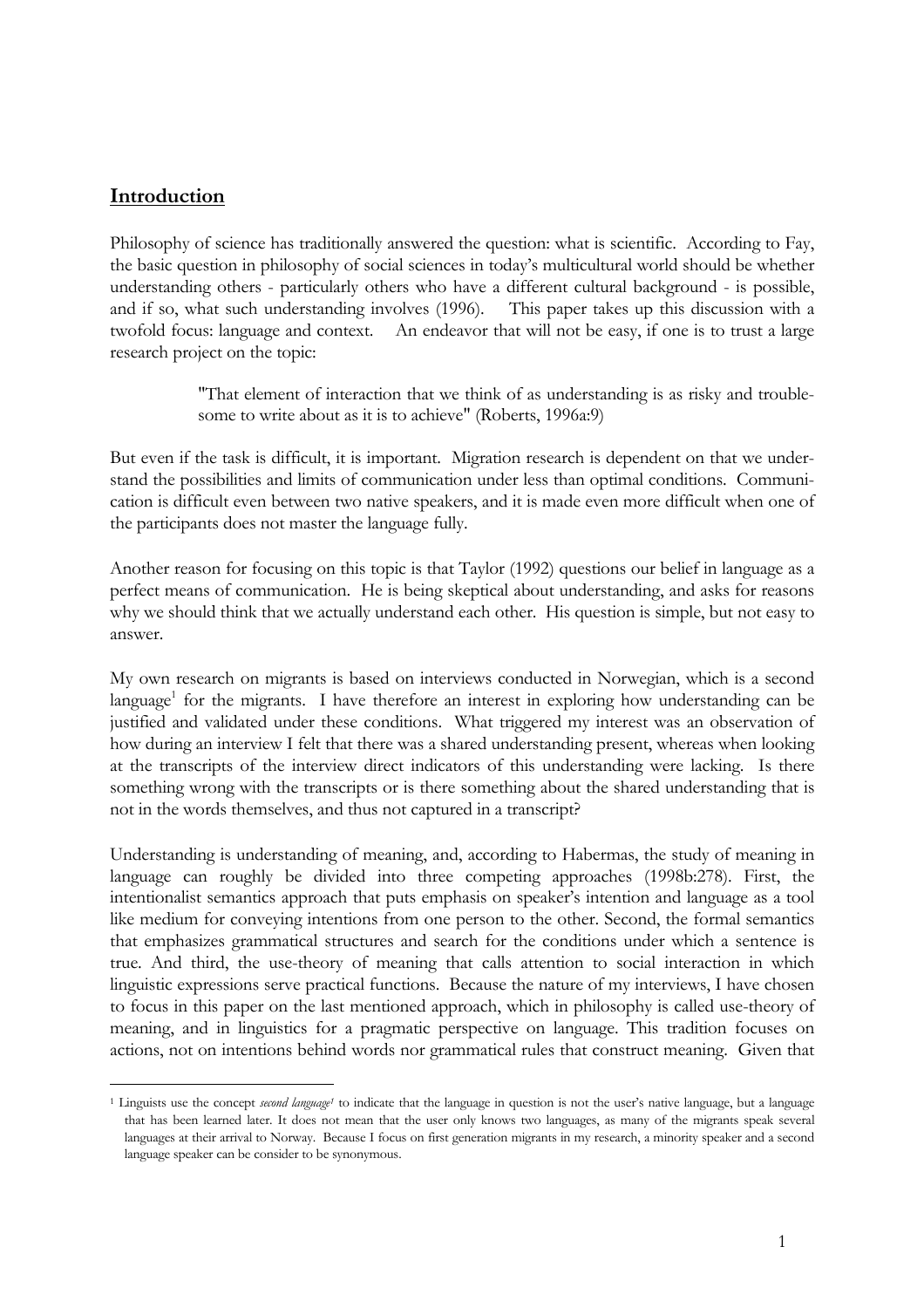<span id="page-3-0"></span>many migrants cannot find the right words and grammatical constructs, it becomes problematic to legitimize understanding if one relies on intentionalist or formal semantics alone.

Also, recently many linguists emphasize the joint construction of understanding, and how messages are not independent, but heavily dependent of each other (Duranti, 1997, chp.7-9). Therefore, I will try to make an attempt to explore how understanding is possible in second language interviews by focusing on the interactional features of the interviews. Linguistically mediated interaction have also the potential to be a rich source of information about human interaction and social order (Habermas, 1998a).

The first part of this paper focuses on language, and more specifically on communication in second language. But to recognize what is special with second language use, one must also understand how communication through language use works in general, which will be seen through Clark's pragmatic position on language. The second part of this paper focuses on the research interviews as context for interpretation. It has been claimed that words get their meaning from the context. Without understanding the complex role of context interpretation becomes a superficial exercise. In addition to this general reason to study context, it has been argued that poor language skills bring with them an increased reliance on contextual knowledge (Roberts, 1996a:14), which makes it even more important to study the context for my research interviews.

## **Language and understanding**

In this section I will try to explore the general principles behind understanding of language. As I mentioned in the introduction, I will present a pragmatic position on language that takes its starting point, not in single words or sentences, nor the grammatical or other rules that can create meaning, but the use of language. This use-oriented tradition goes back to Malinowsky in social sciences and to late Wittgenstein, Austin and Searle in philosophy. (Duranti, 1997 Ch. 7).

My discussions on language and understanding have two different main sources that differ in their relation to second language. First, I rely on *Achieving Understanding: Discourse in intercultural encounters* (Bremer, Roberts, Vasseur, Simonot, & Broeder, 1996), which presents results of several large and resent research projects on migrants in Europe as second language users. In contrast to many other studies by linguists, which focus on how people learn a second language or how majority population adapt to second language users, this study focuses on the discourses, conditions and consequences of understanding, and how understanding is an integral part of the production a discourse. The authors provide insight in the conditions of interpretation of discourse from both participants point of view and are able to "relate the local to the overarching and informing historical and social conditions which govern the discourse of both minority and majority participants. (Bremer et al., 1996 xi)". Their knowledge of the conditions of communication is derived from linguistic research, but has a clear value for anyone, and especially social scientists, who needs to communicate with second language users. Second, I rely on Clark's *Using Language* (1996), which does not relate to second language users at all as it is a theoretical work trying to explain what language is and how communication works. I have chosen Clark, before the classics like Wittgenstein, Austin or Searle, because his work incorporates developments in linguistics in the recent years, and yet has the kind of completeness and rigor, that often is found among classics. By combining these two sources I am trying to bring insights from the new developments in linguistics into the more specific area of second language use.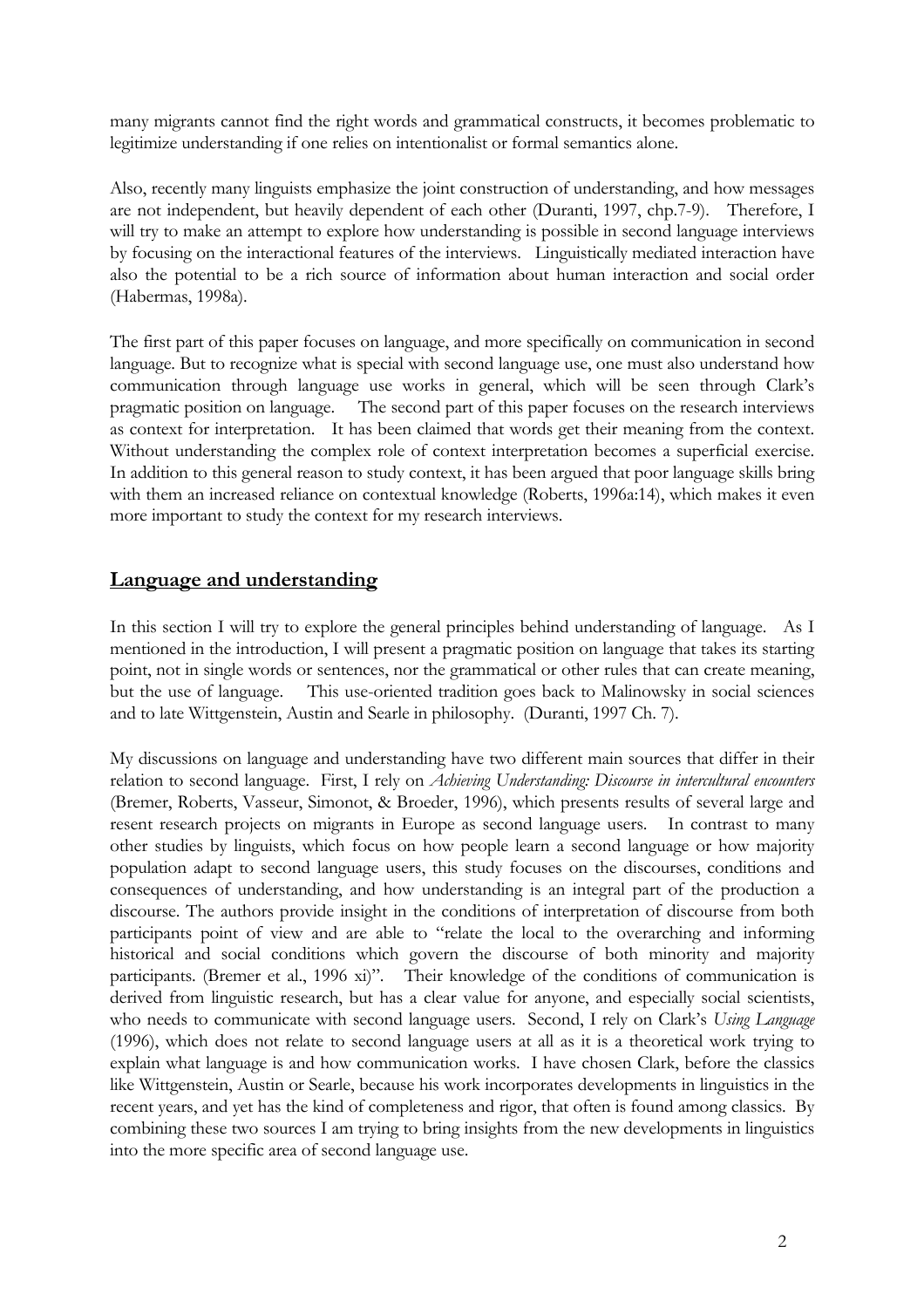<span id="page-4-0"></span>I will start by introducing the concepts non- and misunderstanding. In a pragmatic tradition of language and meaning, understanding as a concept cannot be separated from the use-aspect of language. It is interaction in a discourse that is the source of understanding. Therefore, I will present the concept of turn-taking, before I try to present what understanding is. The main part of this section consists of a discussion of Clark's view of Language as Joint Action. He has developed further this pragmatic position on language, and gives answers to many practical and theoretical questions, but he leaves some questions unanswered, which I will take up for discussion in the end of this section.

### **Non- and Misunderstanding**

Understanding is a contested concept, but I have chosen not to take up this debate. In stead, I will try to illustrate one possible position by first presenting what it is not. Bremer defines two different situations where understanding is lacking:

> *"Non-understanding* occurs when a listener realizes, that s/he cannot make sense of (part of) an utterance either because too few elements in the utterance are accessible (in the extreme cases none) or because the frame of reference in which they are to be viewed is not clear - as in a sudden, unannounced topic switch. [...] In the case of *misunderstanding,* by contrast, the listener achieves an interpretation, which makes sense to her or him - but it wasn't the one the speaker meant. " (Bremer, 1996:40)

It is important to separate these two, because in non-understanding the listener is aware of the lack of understanding and can take actions him or her self to correct the situation. In misunderstanding the listener believes that he or she understands and the misunderstanding can remain undetected by both parties.

Information in a conversation is located simultaneously on several levels: in gestures, words, grammatical structures, references to both in and outside the discourse, and different forms of context. Therefore, it is seldom that problem on one level only creates a serious non- or misunderstanding. We are usually able to fill a gap using information from the other levels.

The causes of non- or misunderstanding are multiple and hard to identify in each case with certainty, because the evidence of misunderstanding or non-understanding does not directly point to a cause, and because the causes are usually multiple and not singular.

> "In looking at understanding, […] we always take for granted that there is a potential misunderstanding at many levels; and that both understanding and misunderstanding are founded in linguistic difficulties and imbalances, social and cultural differences and power relations which structure the individual encounters in hierarchical ways." (Roberts, 1996a:10)

In this quote Roberts presents several key ideas: First, that the potential for misunderstanding is always present. Second, that these misunderstandings can happen on several levels. Third, that the process of communication is always ambiguous, and fourth, that cultural background and power relations are part of the context that influence communication.

Even if the multiple causes for non- or misunderstanding are common, sometimes it is possible to identify a single element that causes a problem of understanding. Bremer shows how sometimes a word is not understood; or a word is misheard, either because of the listener's expectations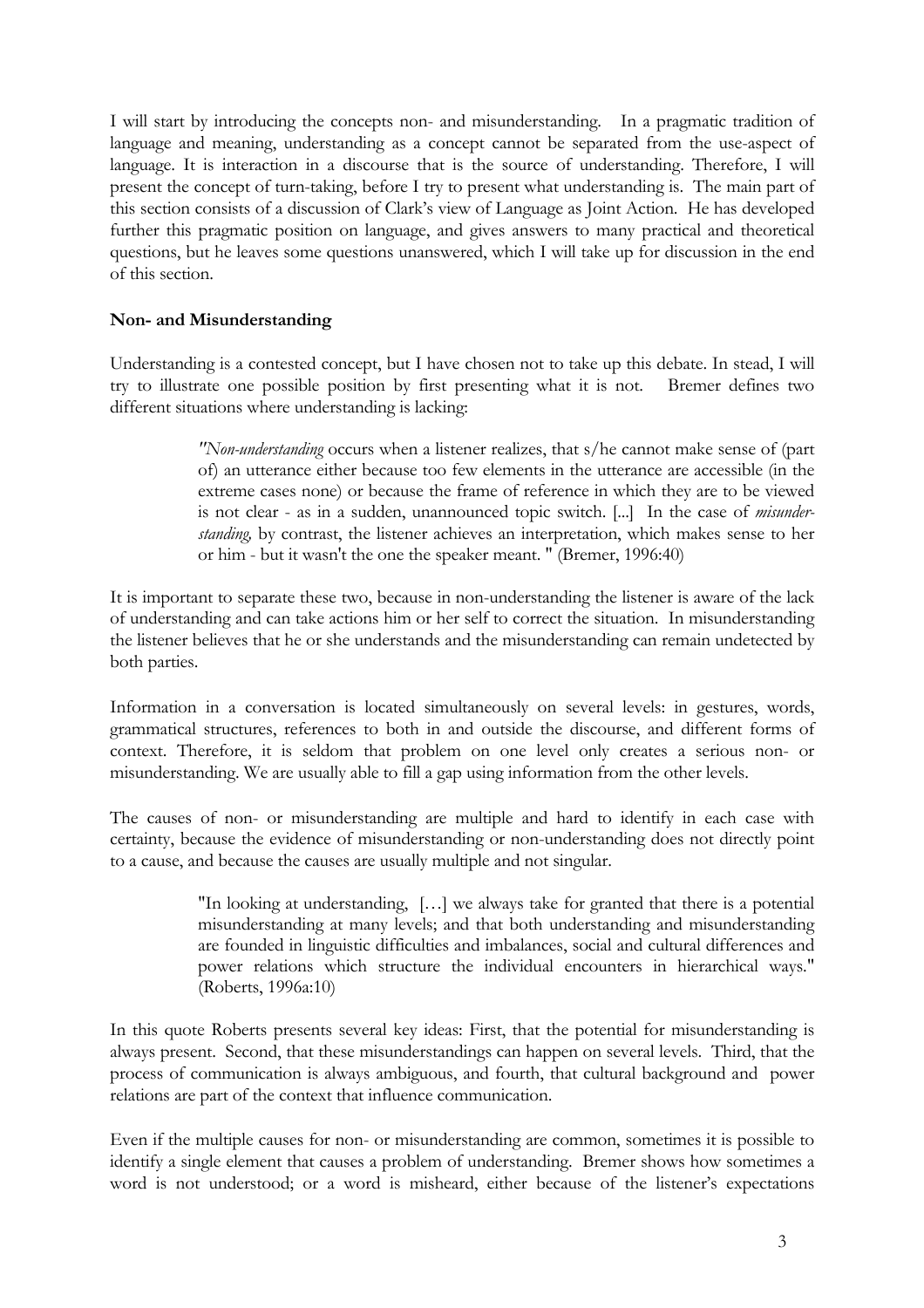<span id="page-5-0"></span>influence the perception or because the speaker has poor pronunciation. The relative degrees of difficulty can also cause understanding problems on at least three different dimensions: First, the subject matter itself as some subjects are complicated or require specialized knowledge to be understood properly. Second, the way it is formulated as some formulations are very indirect and evasive, and require contextual knowledge to be interpreted as intended. And third, the manner in which it links with conceptual knowledge of the listener, as second language users conceptual knowledge pushes their interpretation towards the present in both time and space (Bremer, 1996:56).

Misunderstandings are not limited only to the content. One can also misunderstand the interaction in a discourse:

> "[..] lack of understanding on this level usually results in inappropriate (e.g. impolite) behaviour on the minority worker's part, which is held of a graver nature than a 'mere' linguistic problem. Misinterpretation on a pragmatic level is often far more facethreatening to both sides and the client's response is attributed to an intentionality which it does not, by design, have. Problems of this type typically surface as *misunderstandings* [...] It is seen as a problem of behaviour, not of language." (Bremer, 1996:59)

A common problem, of this kind, is that the second language user is not able to recognize and respond correctly to openings and closings of topics or conversations that are introduced by the native speaker. We often use culturally specific clues that signalize a change, but a second language user might misunderstand these signals, and not respond correctly, which can give the impression of impoliteness. To be able to describe and understand the interaction in a discourse properly, one needs the concept of turn-taking.

### **Turn-taking and Understanding**

For the use-oriented tradition in linguistics turn-taking is one of the central concepts. If we think of a discourse as a ballgame, then a turn is the time one keeps the ball before it is given away or lost away. During this time, the one with the turn says something that relates to what was said previously or introduces a new topic.



Figure 1: Turn-taking in a discourse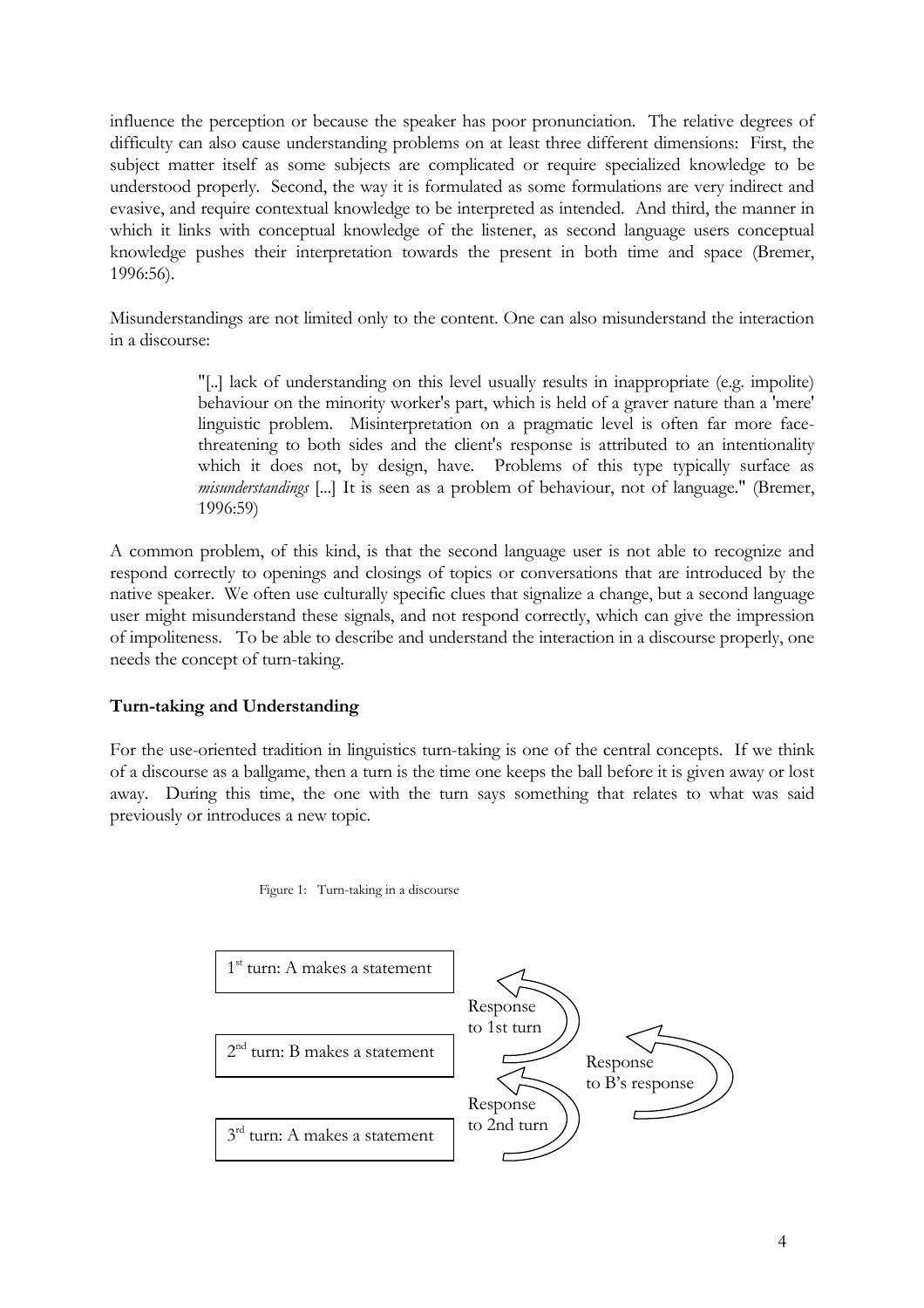To be understood is one of the main goals in a discourse, and one comments in each turn explicitly or implicitly on the other participants understanding. Thus in the  $2<sup>nd</sup>$  turn, B's statement will be a response to A's statement, based on B's interpretation of what A said in the  $1<sup>st</sup>$  turn. This response can have many forms (agreement, disagreement, elaboration, question, reparation, etc.), but it will contain a signal to A of how his statement was interpreted. In the  $3<sup>rd</sup>$  turn, A's statement will be simultaneously a response to B's statement and to B's interpretation of A's first statement. There are several layers of back-reference in a discourse, but the number and precise role they play must be judged separately in each case.

Reparation is a form of response we all use, even if we do not know the label linguists use on it. In this example reparation can occur in the  $3<sup>rd</sup>$  turn if A recognizes that B's response in the  $2<sup>nd</sup>$  turn indicates mis- or nonunderstanding of A's statement in the  $1<sup>st</sup>$  turn. In other words, A is using his  $3<sup>rd</sup>$  turn to restate or explain what was the meaning of the 1<sup>st</sup> turn. In this manner, understanding is created in an interactive process that involves both participants. Understanding becomes jointunderstanding.

> Understanding is 'a process mutually constructed in the course of inferencing by all participants in an encounter' (Gumperz 198[2](#page-6-0)a quoted from Bremer et al., 1996:16)<sup>2</sup>

Understanding becomes thus not something absolute and final, but something changing and crafted. Understanding is simultaneously part of and a result of interaction. Understanding, or the lack of it, is continuously influencing the course of the dialogue. Roberts claims that it is hard to find evidence of how an utterance has been understood, but lack of understanding will often be visible in a dialogue. This makes it possible to study understanding, or rather the lack of it (Roberts, 1996a:18).

A consequence of this position is that misunderstandings, not understanding, becomes the important source of information in second language research interviews. In addition to information that is given explicitly in an interview, misunderstandings will reveal information about the subjects' expectations and behavior in the interview setting. The authors follow Gumperz, when they state: "These misunderstandings provide the starting point for reconstructing a system of social presuppositions" (Roberts, 1996a: 12). For a researcher worrying about misunderstandings it is useful to know that a misunderstanding is not bad data, it is perhaps the best part of the data, if it can be recognized and treated correctly. Misunderstandings will among others reveal information about how the participants understand the context for the discourse.

<span id="page-6-1"></span>Understanding should be understood as a continuum from sufficient understanding for both parties to continue communicating to total lack of understanding (Roberts, 1996a:12). The parties involved can have different understanding, and may have understood the other's utterances in different ways. One should therefore ideally always study both parties' degree of understanding.

On surface language skills seem like a well-defined subject that has clear boundaries and undisputable content, but language skills are closely connected to language use, as well as, our understanding is directly dependent of the context. I will first try to explore the use-aspect of

-

<span id="page-6-0"></span><sup>2</sup> Herbert Clark takes a similar, but much further elaborated stand: "Language use is really a joint form of action. A joint action is one that is carried out by an ensemble of people acting in coordination with each other. Language use is thus more than the sum of a speaker speaking and a listener listening. It is the joint action that emerges when speakers and listeners - writers and readers perfomr their individual actions in coordination, as ensembles. (Clark, 1996 backcover)"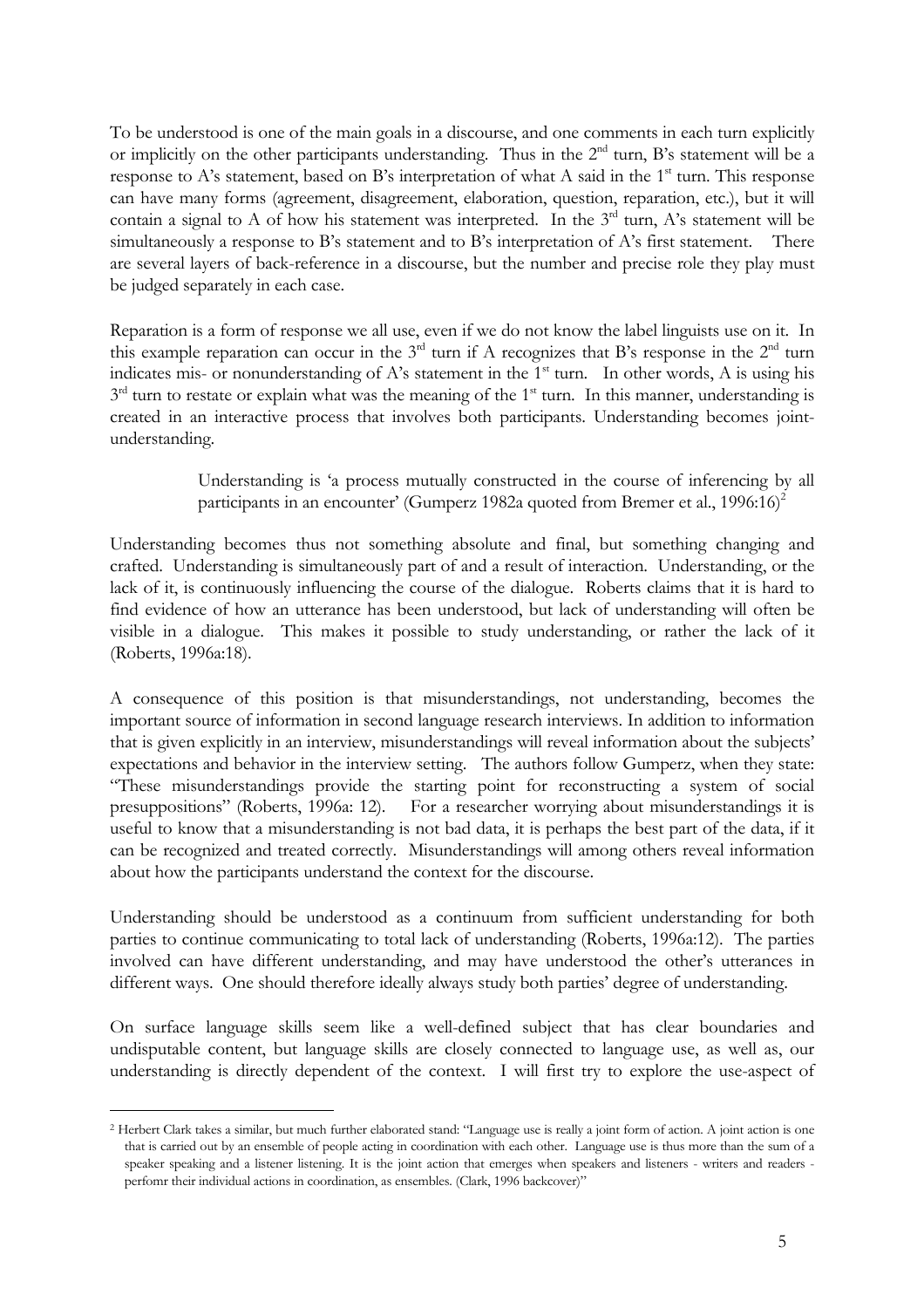<span id="page-7-0"></span>language more by presenting Clark's view of language, before I go over to discuss the role context has for understanding.

## **Clark: Language is Joint Action**

The most common way to think about communication is the traditional linear producer-messageaddressee mode<sup>3</sup>. The producer has a meaning that is coded into a message that utilises signs (linguistic and non-linguistic), which is sent to the addressee, who decodes this message. The model is linear in its form: the meaning is transformed from one head into another head. Vagle, Sandvik and Svennevik (1994:59) describe following problems with this linear model: it assumes that (1) the message is clear before the act of communication, (2) that message is identical with senders intention, and (3) that there is a unproblematic medium (language or signals) that can be used to transfer meaning from the sender to the addressee. These three assumptions seem reasonable at first, but a closer scrutiny by the authors show that each one of these assumptions has serious problems.

Clark advocates a model of Language as Joint action as a fruitful alternative to this linear model of communication:

> "Language use is really a joint form of action. A joint action is one that is carried out by an ensemble of people acting in coordination with each other. [...] Language use is thus more than the sum of a speaker speaking and a listener listening. It is the joint action that emerges when speakers and listeners - writers and readers - perform their individual actions in coordination, as ensembles." (Clark, 1996:3)

It is important to notice that for Clark speaking cannot be performed separate from listening. By defining these as joint actions a whole battery of characteristics of a language skills can be defined.

Given that language is a form of action, we need to disentangle the different levels of action. The best known is probably Austin's typology for different speech acts that can be performed on several levels. Clark develops Austin's typology of speech acts further to his own ladder of joint actions in language use.

| Levels  | A's act                       | B's act                         |
|---------|-------------------------------|---------------------------------|
| level 4 | Proposal of joint action      | Consideration of proposal       |
| level 3 | Signalling of meaning         | recognition understanding       |
| level 2 | Presentation of words/signals | Identification of words/signals |
| level 1 | Execution of sounds/signals   | Attention to sounds/signals     |
|         |                               |                                 |

Table 1: The Ladder of Joint Actions by Clark

(Clark, 1996 153)

-

We have here a discourse with two participants A and B and action on four different analytical levels that all can be considered as linguistic. An example can be clarifying. When I utter, "My name is Eero", I am executing sounds that are used to present words that signal meaning. These

<span id="page-7-1"></span><sup>3</sup> This linear communication model is closely connected to the conduit metaphor. Malinovwki is one of the early criticizers of the conduit metaphor. "The false conception of language as means of transfusing ideas from the head of the speaker to that of the listener has, in my opinion, largely vitiated the philological approach to language". (1935/1979:9) quoted from (Duranti, 1997:216)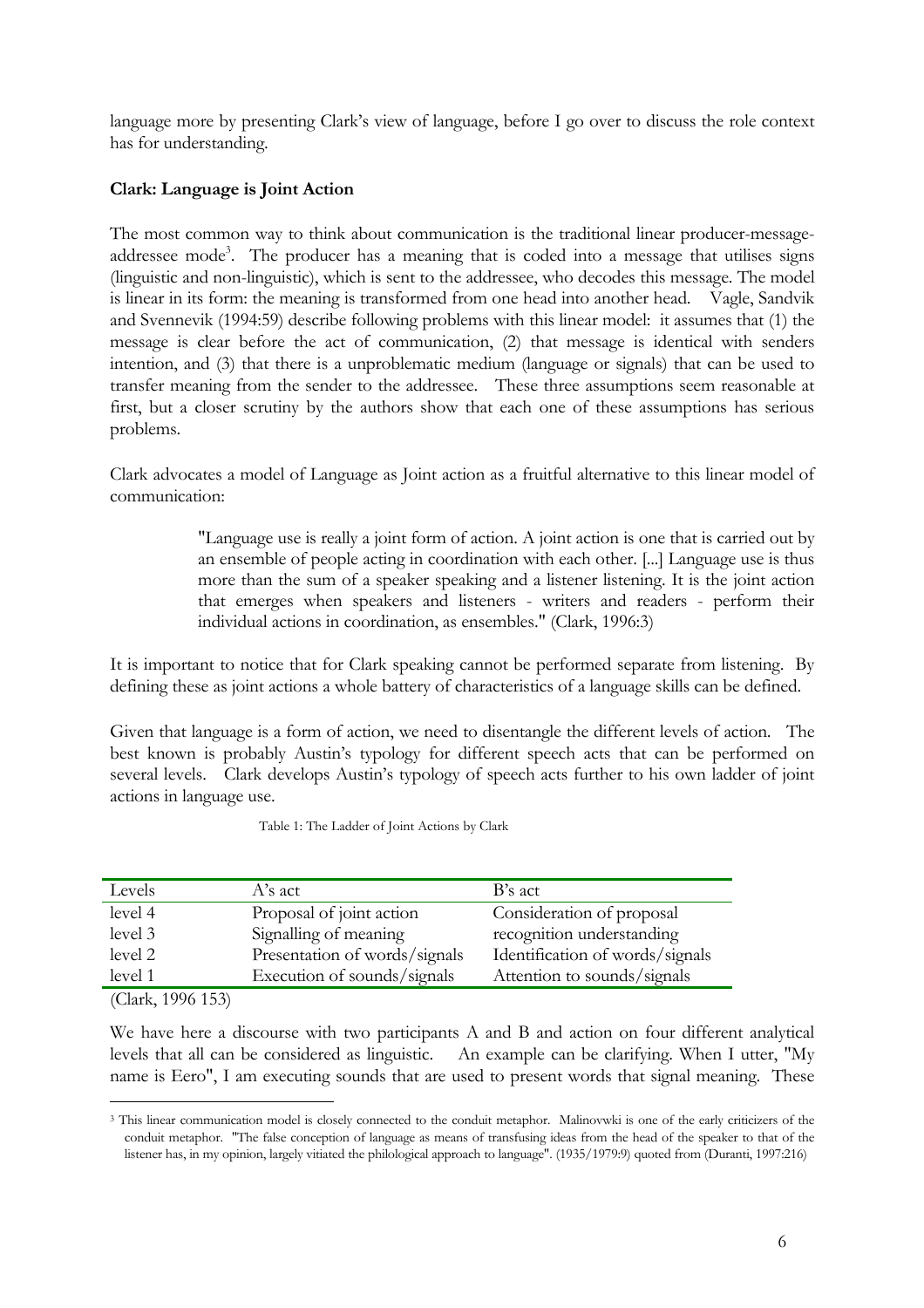three lowest levels are very close to common understanding of language use. Clark's level 4 is a radical addendum and changes the dynamics of discourse analysis. My utterance is also a proposal for joint action. I am not just saying my name, I am presenting myself for B, who then will consider if my proposal is taken up by him. B has several possible responses. He can accept my proposal and just nod to show his acceptance of my proposal. His nod is a signal that now I am presented to him. A more polite response by B could be 'My name is Clark', which is simultaneously a recognition of my presentation and a proposition for a new act that I would need to respond to.

Clark's ladder of Joint Actions is useful, because this new fourth level (which Austin lacks) have theoretical implications that gives us new possibilities for analyzing a discourse, which are especially useful for the analysis of second language interviews.

> *"Upward completion*. In a ladder of actions it is only possible to complete actions from the bottom level up though any level in the ladder." (Clark, 1996:147)

In other words, the lower levels are necessary means for the upper levels. Thus one of the important activities participants engage in, is the search for evidence of that ones discussion partner has completed each of the levels.

> "*Downward evidence*. In a ladder of actions, evidence that one level is complete is also evidence that all levels below it are complete." (Clark, 1996:148)

In other words if B shows evidence of completion of the joint action on level 4, then all lower levels must be completed. But what is evidence of understanding for Clark? One type of evidence can be found through *Adjacency pairs* in a discourse:

- 1. A proposes a joint project for A and B
- 2. B takes up the proposed joint project.

Thus it can be stated quite plainly: "Uptake is evidence of understanding" (Clark, 1996:200). This is still a simplified presentation but it has potential to a rich presentation of language use problems, because it is possible to present problems on each of the four levels, and study how one can reduce and repair such problems on each of the levels. It has also direct relevance for research interviews, as it supplements or conflicts the previously presented claim that there is little evidence of understanding. By adding the fourth level where proposal-uptake happens, we get direct evidence of understanding. This is in contrast, or at least a significant addition, to Roberts who claims that it is misunderstandings that are the important source of evidence (see page [5\)](#page-6-1).

> Conversations are not just taking turns. "Conversations are not so much sequences of *individual actions* as they are sequences of *paired* actions." 196

In the traditional linear view one of the main problems is, whether or not, the addressee is able to understand the meaning the producer intended. The problem is partly created by the lack of feedback. This problem is not an epistemological problem, but rather a practical problem if one is to follow Clark's argumentation. By focusing on paired actions, we have a chance to follow the uptake of proposed actions, and thereby get an indication of understanding in the interviews.

One of the problems that are not solved is that even if there is uptake of joint action, the details on lower levels can be misunderstood. For example, during the research interview, we both can agree that the migrant is making a confession to me, but I can still misunderstand details of the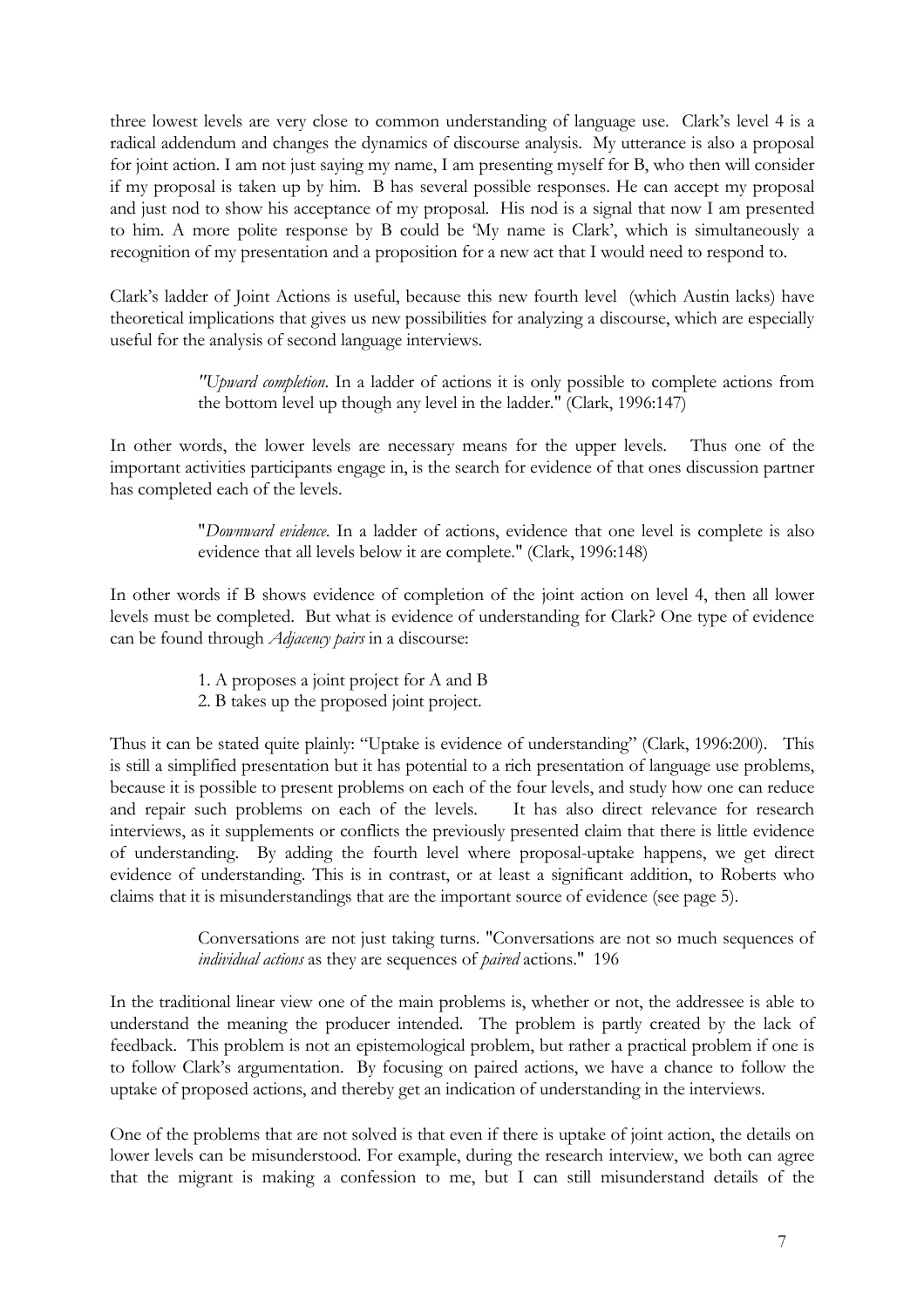<span id="page-9-0"></span>confession that can escape the checking and rechecking of meaning. The likelihood of misunderstanding will grow the longer the migrant talks, without me offering interpretations during the interview. A consequence of Clark's approach for research interviews is that the search for joint construals is method for increasing the validity of an interview.

> "*Principle of joint construal.* For each signal, the speaker and addressees try to create a joint construal of what the speaker is to be taken to mean by it." (Clark, 1996:212)

Clark is trying to escape this problem of misunderstanding by focusing on the joint construal of meaning. According to him it is this joint construal of meaning that will be used for the rest of the discourse, and not A's original intention. It is B's uptake, and A's acceptance of B's uptake that establishes A's construal as a joint construal. (Clark, 1996:213) This has two important implications: First, in a normal conversation meaning is checked and rechecked.<sup>[4](#page-9-1)</sup> Our need to validate and correct construals is the reason why we during a discourse show signs of how we understand. What kinds of signals we use is dependent of how probable we find possibilities for misunderstanding. The better we know the person we talk with, the more we can jump from one topic to an other, without checking upon each other that we actually understand each other. Second, meaning changes in the discourse:

> Yet as far as both speakers and respondents go, it is their *joint* construal that counts what the speaker is taken to mean. They have a shared basis for a mutual belief and for no other (Clark, 1996:219)

Thus Clark downplays the importance of private meanings, and emphasises the public meanings as the 'real' meanings that we live and act by. This is a position that conflicts with the decontextualisation of language in survey research,<sup>5</sup> but fits well with research traditions that ground themselves in social interaction as Mary Douglas' Cultural theory (Douglas & Ney, 1998).

Clark's approach is no miracle medicine against misunderstandings. He is trying to clarify the mechanisms that are used in communication in general. If language is viewed as joint action both understanding and misunderstanding must be understood in a different way than if one uses the linear model of communication as a norm. But there are at least three clear benefits of using his approach also on second language users: First, we get a more solid base for the interpretation of the interviews, as we can analyze understanding and uptake on all four levels, which allows us to downplay bad vocabulary and grammar; Second, we can focus on joint construals of meaning instead of hidden private meanings; Third, the normal practice of looking for signs of understanding can be consciously emphasized in a research interview, thus making a continuous validation possible.

### *The Ability to make Judgments as A Necessary Assumption*

 $\overline{a}$ 

Words are ambiguous in themselves, and judgment is needed to choose between the different alternatives. Clark is notably silent about this part of communication. Our ability to make judgments seems to be a hidden assumption lying behind his theory of language as joint action.

<span id="page-9-1"></span><sup>4</sup> This is the layperson's version of what Kvale calls for *instant validation*, which for him is one of the most important tools for validating interpretation. The lesson is that one should validate interpretation primary during the interview (Kvale, 1996).

<span id="page-9-2"></span><sup>5 &</sup>quot;[Survey data] is an array of decontextualized responses. But because such responses have no 'meaning' in themselves, everyday contextual understandings are reintroduced, slipped into the analysis through the back door of coders' subculture." (Mishler, 1986:5)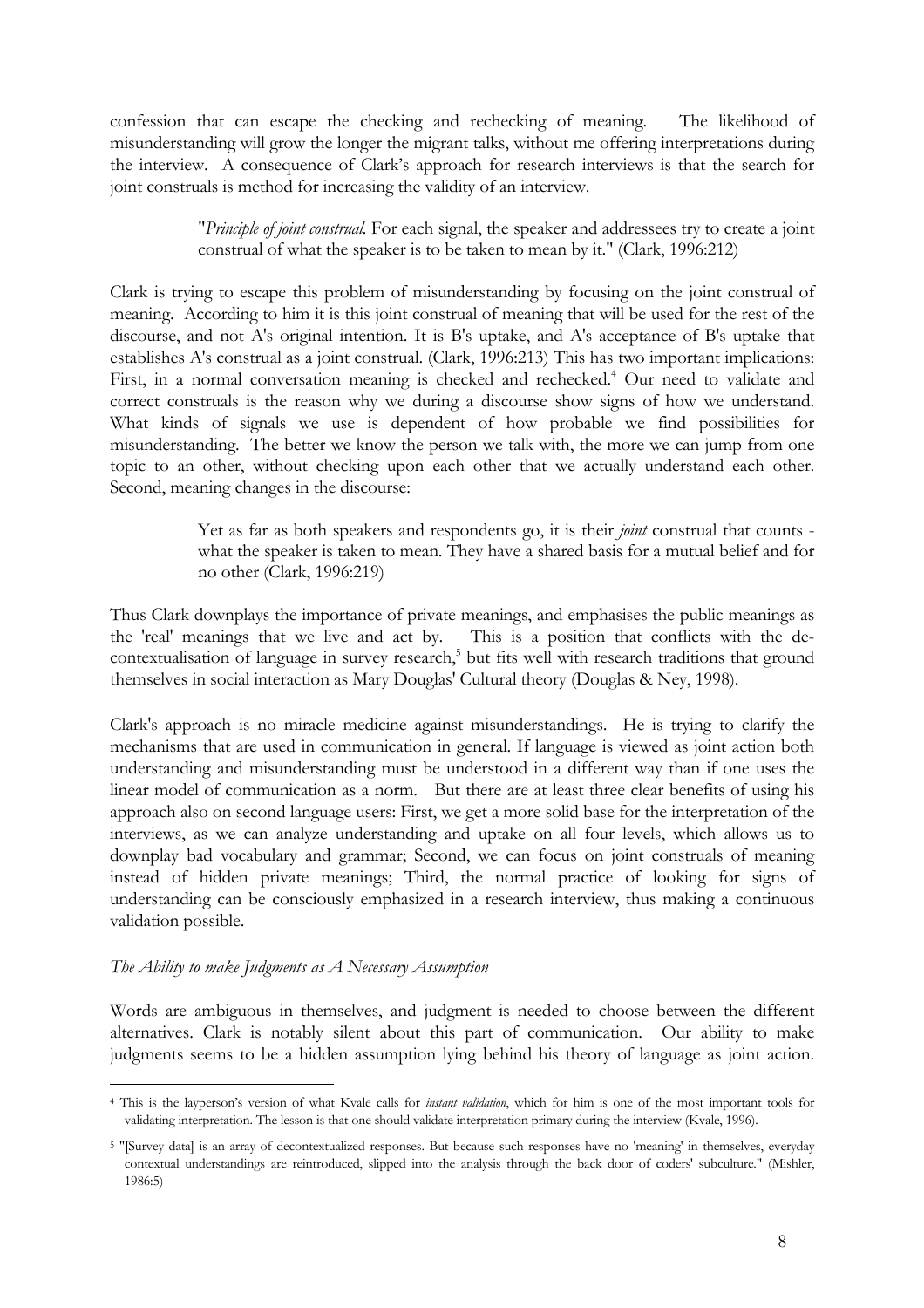<span id="page-10-0"></span>Signals are not without ambiguity, and often we find our selves in situations where signals are mixed and perhaps even in conflict with each other. We need judgment to solve these ambiguous situations; what is a reasonable interpretation among all the possible interpretations. And often, reasonable is what in our view would be rational.

> But to make sense, beliefs, desires, and actions must in general be rationally connected. In other words, without the presupposition that agents are rational the entire enterprise of interpreting the meaning of their activity - and thus the point of describing their behavior as intentional activity - would be undermined. Therefore we must assume that agents are in general rational." (Fay, 1996:110)

The implication of Faye's assumption of general rationality is that when we are trying to understand a discourse, we are actually trying to understand the reasoning others engaged in to construct an intention for a behavior. This reasoning is closer to good reason and the ability to justify a act, than an economic man type of rationality. The importance of this assumption lies in the centrality of justification to many social processes:

> "The process of justification is the basis of the social bond; without justification, knowledge can have no grounding; justification involves dialogue and presupposes the presence of others before whom to be justified. A social theory that ignores the presence of others in its account of reason must fail, because it cannot say how agreement is reached." (Douglas & Ney, 1998 21)

Also social bond and knowledge can be seen as dependent of that justification is possible. For my purposes, the second part of this quote is more important. Perhaps the most important consequence of Clark's model of Language as joint action is that it explains the details of how agreement in a dialogue is reached: through uptake of joint actions. I have concentrated on second language users and the search for understanding, but with this proposal-uptake-confirmation of uptake model understanding can also be seen as agreement upon meaning or joint construction of meaning.

If the participants do have a differing views of what is justifiable reasoning reaching agreement becomes problematic. And the problems for communication can also be traced back to different ways to justify what is knowledge (see Douglas, 1982). Thus a linguistically pragmatic solution for understanding becomes entangled with epistemological questions.

One does not have to agree upon the other's definition of rationality and grounding of knowledge, but an assumption of participants' general rationality is necessary to understand the other. In a research interview, a there will be a continuous search for a shared rationality.

### *Cognitive Linguistics and interpretation*

There is also a lesson for second language use that can be learned cognitive linguistics, which also focuses on how language is used in practice. In contrast to Clark, who starts with interaction, George Lakoff starts from how we perceive and understand words, and more particularly, on how we build meaning in language starting from very basic bodily experiences, which are then weaved together into a complex concepts and categories.

Bremer and Roberts did not try to explain why second language users conceptual knowledge makes it difficult to discuss issues that are not tangible and not in the present time and space. I would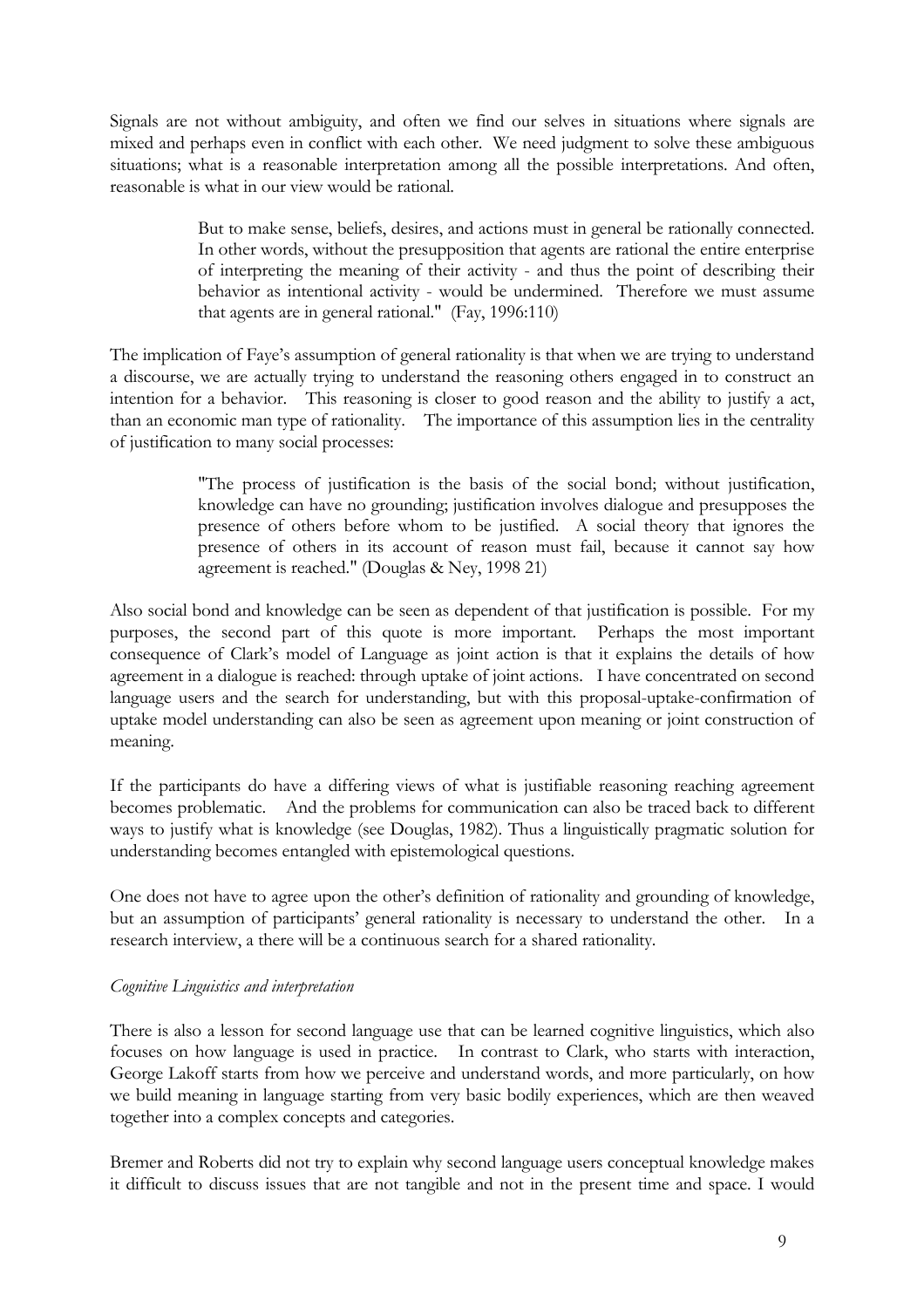<span id="page-11-0"></span>suggest a possible explanation based on George Lakoff's idea of concepts varying in their degree of cognitive immediacy:

> <span id="page-11-1"></span>*Basic-level categorization:* The idea that categories are not merely organized in a hierarchy from the most general to the most specific, but are also organized so that the categories that are cognitively basic are "in the middle" of a general-to-specific hierarchy. Generalization proceeds "upward" from the basic level and specialization proceeds "downward."

> *Basic-level primacy:* The idea that basic-level categories are functionally and epistemologically primary with respect to the following factors: gestalt perception, image formation, motor movement, knowledge organisation, ease of cognitive processing (learning, recognition, memory, etc.), and ease of linguistic expression. (Lakoff, 1987, 13)

Basic-level categories have several interesting characteristics that make it likely that they are central in the second language users vocabulary: they are short words with high frequency of use; children learn these first; we relate to them with our bodies, which becomes visible in the way verbs are used with these categories; and there is less disagreement about the meaning of the basic-level categories than other categories. A chair is an example of a basic-level category. Most people would agree upon what a chair is, but if we move downwards from this basic-level, and specify it as a kitchenchair, it is likely that there is more disagreement about, which chairs would fall into the category. If we move upwards on the ladder towards more general categories, we could talk about furniture, and again there would be more disagreement about how to define what furniture is. In our actions, we relate to the basic-level. When we use a verb there is usually a basic-level category present as in 'I sit in a chair', but it is unlikely to say that 'I sit in a kitchen-chair', or that 'I sit in a piece of furniture'. Even if Lakoff does not address second language use as a topic, these insights from cognitive linguistics can teach us something useful for communication in second language. First, I believe, that the less language skills the more basic-level concepts are used, and the more difficult it is to discuss abstract topics. Second, there is less ambiguity and less mis-understanding when we use basic-level categories. Therefore, as an interviewer I should try to introduce my questions with basic-level concepts if possible. Under interpretation I can have more trust that there is no misunderstanding if we are using basic-level categories. And contrary, if we are not using basic-level categories, the interpretation should emphasis the possibility of cultural and social differences. And, third, the non-basic level categories will be important carriers of culturally and socially specific knowledge that can be used to collect culturally and socially specific information.

### **The role of context**

The previous section focused on what language is and how understanding is possible. Words and sentences are ambiguous in isolation, and we use context to narrow down their possible meaning. In other words, we are using our knowledge of the 'whole' to decide what is the meaning of the parts, and this is how context enters the discussion. Roberts points out the complexity of the issue:

> Any degree of (non)understanding results from a complex fusion of particular, local inferences and general or global knowledge. [...] In interaction where the minority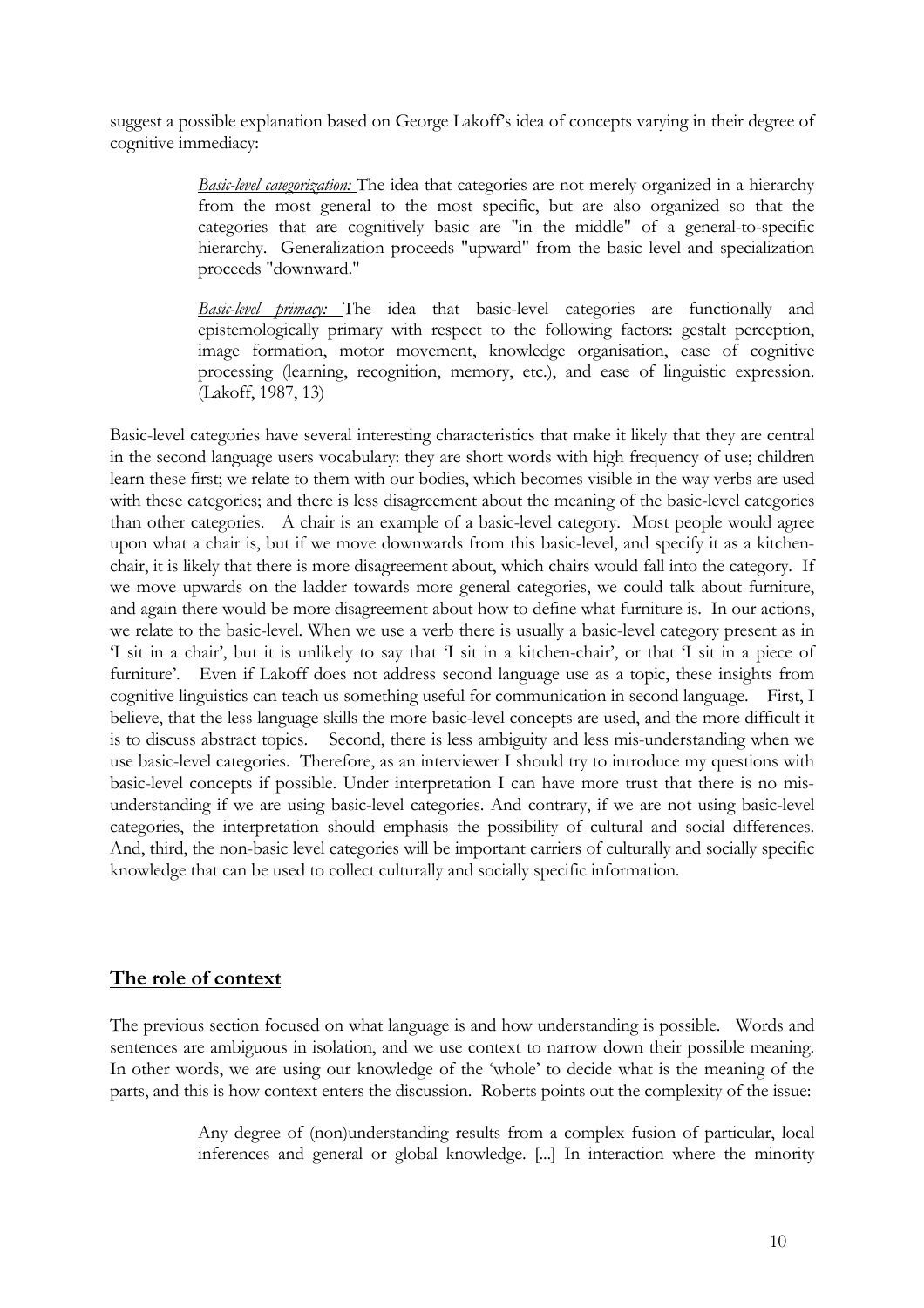worker has little experience of the new language, they will rely on the global and general contextual features typical of such encounters. (Roberts, 1996a:14)

<span id="page-12-0"></span>One should also notice how for the analysis of interviews in second language, the issue of context is even more important than usual, because the second language users use contextual knowledge to fill the gaps in their language skills. As I earlier have pointed out this can be related to the filling gaps in language skills with information from the context.

In addition to the increased importance of context, the second language speakers will probably contextualize differently from native speakers. One example of this is given by Bremer:

> "Even if the talk turn to the past or the future, the everyday life and realm of experience of the minority worker remain the preferred frame of reference. […] Whereas abstract topics and hypothetical issues are difficult to understand" (Bremer, 1996:56)

> If we accept what Lakoff wrote about basic-level categories (page [10\)](#page-11-1), this emphasis of everyday life and own experiences in interpretation is what one would expect of second language users.

In this section I will try to present ways to understand how we use context when we try to understand each other. Almost anything can be considered as context, if one defines context as what gives a word it's meaning, as some pragmatists do. For analytical purposes, I find it necessary to divide context into more manageable parts.<sup>[6](#page-12-1)</sup> To structure the presentation I will use Goffman's typology of contextual frames. He starts from a focused action that is the speech act or utterance one is trying to interpret. The first contextual frame is the physical frame that consists of the physical environment for the focused action. The second contextual frame is the behavioural situation. The third frame is a cultural and social frame. The fourth, a institutional frame, is optional and used if the setting is institutional. The fifth is background knowledge (Vagle et al., 1994:27). In the following I will try to situate my own research contextually using Goffman's frames.

### **The Physical Frame and The Behavioral Situation**

 $\overline{a}$ 

The physical frame influences interpretation of interviews by containing direct clues and information that is used in the discourse. I conduct my interviews in the homes of the migrants, which have several advantages and a few disadvantages. The topics for my interviews are the everyday life of migrants, their social relations, and behavioral strategies they have chosen, which all leave traits in their homes.

Common for all my interviews so far is that the interviews take place in the living room. We are all sitting around a table on which the recorder is placed. The way we are seated does limit the number of participants and helps to structure the interview. It is clear that the seating is a result of that we have previously established a joint action, a interview, that creates a goal; passing of experiences and opinions from the migrants to me, and a time-frame of one to two hours. So the physical frame and the behavioral situation are entangled into each other, but it is still useful to try to treat them separately when possible.

<span id="page-12-1"></span><sup>6</sup> An alternative way to treat contextualisation is Husserl's formal-pragmatic concept of lifeworld, which in the presentation by Habermas is devided into a) foreground knowledge consisting of situation dependent and topic dependent knowledge, and b) deep-seated background knowledge (Habermas, 1998a239-241).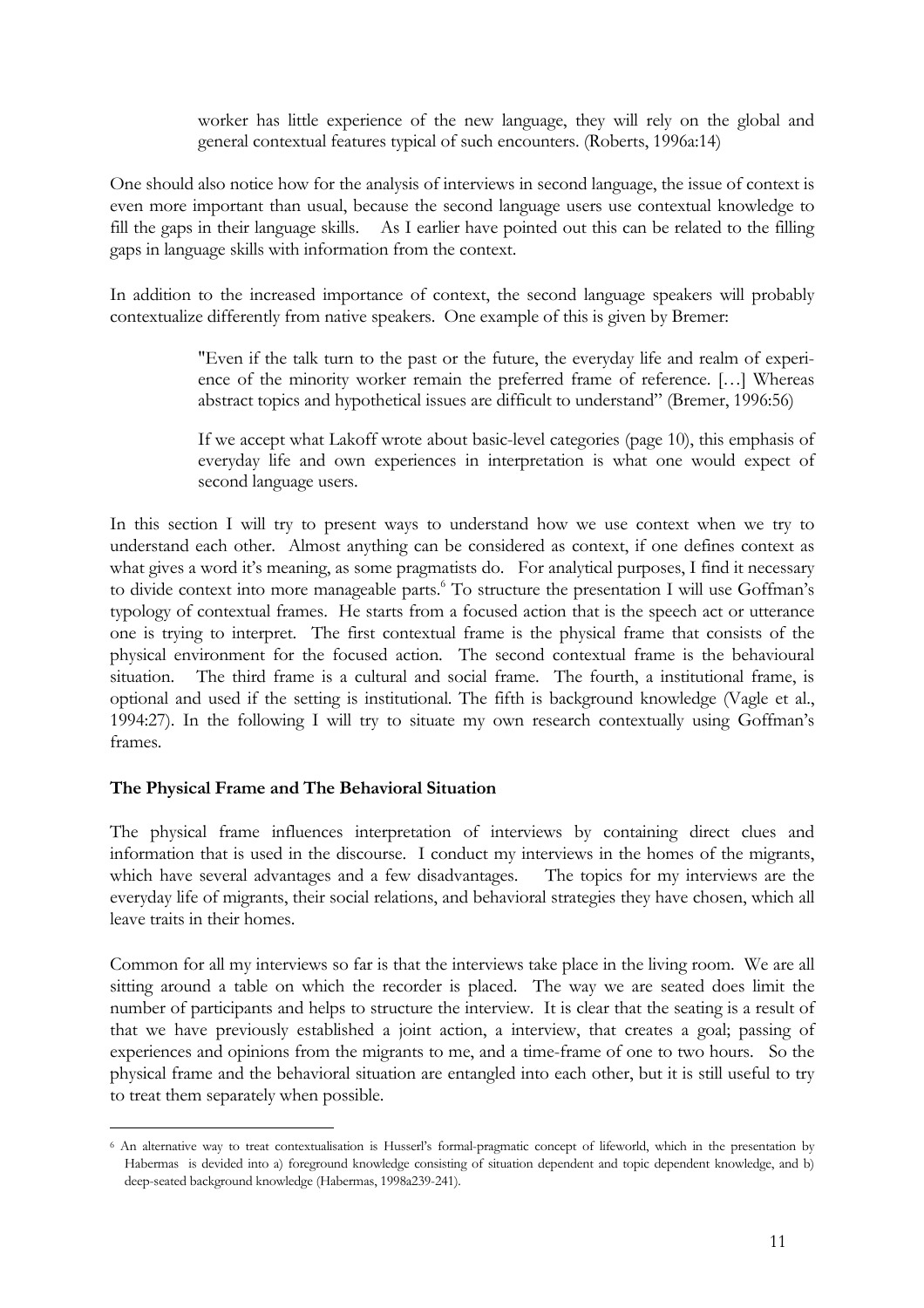Even if the physical setting is geared towards a focused interaction, there are great differences between households how focused these interviews actually are, children being the most common interruption. The presence and style of interruptions gives me an idea of what kind of relations there are between the members of the household.

Homes are filled with objects that can inspire a change in the course of the discussion. Many objects have a story behind them; where did it come from, who gave it, and for what purpose.

In addition to the stories that can be told about the objects, the objects can be used to improve communication. Traditionally only linguistic signals have been considered, where as Clark shows how there is a much larger register of sources available. Because of the ambiguity in language every bit of language use must be anchored in time and place. The method of signaling that is used to achieve this is called indicating, which consist of a range of techniques varying from pointing with a finger to the use of syntactical clues (Clark, 1996:ch.6, p.164). To me it seams obvious that one of the possible sources of non- and misunderstanding is error of indication, and one way to reduce the number and severity of non- and misunderstandings is to rely on the most concrete techniques of indication. I have during the interviews observed over and over how gestures, like a nod in the direction of a picture of the person who features in the story being told, are used to ground the topic of discussion. I have also noticed that if the person talking has problems finding a word, or trying to repair a misunderstanding, we often start again with a physical object that is in sight. It provides a solid point of common ground, from where the discussion can move forward again.

One mechanism for why the physical context is more important for second language users can follow from Clarks claim for the need to ground or index all words to reduce their ambiguity. Given that the migrants use the context to fill the gaps in their language skills, it is possible that the tangible and present features of context are a stronger source for indexing than the in-text references that could provide an alternative meaning for the words. In other words, if language skills are weak, it is easier to ground the meaning in the physical and present world, than in a topic that appears only in the discussion one is uncertain about in the first place.

There is more information that can be interpreted from the physical setting. How is the space in their home is structured; what kind of social life is the home prepared for? What kind of life-style are they communicating with their homes?

> "A person wants goods for fulfilling [social and ritual] commitments. Commodities do not satisfy desire; they are only the tools or instruments for satisfying it. Goods are not ends. Goods are for distributing, sharing, consuming, or destroying publicly in one way or other. […] The main objective of consumption is to achieve the desired pattern of social relationships (Douglas & Ney, 1998:53-54)

The physical objects do not communicate directly, and given migrants' different social and cultural norms and values, the problem for me is to understand what are they trying to communicate with their objects. So just observing is not enough. I need their stories to be able to understand.

As I earlier stated the behavioral context is the interview, which is a situation both familiar and unfamiliar to my research subjects. In their encounters with public officials they have been interviewed, but these interviews have a different power balance, since often the public officials are gatekeepers for something the migrants are looking for. Also, these interviews are often formal, and used to legitimize the bureaucratic decisions, which gears them towards finding evidence to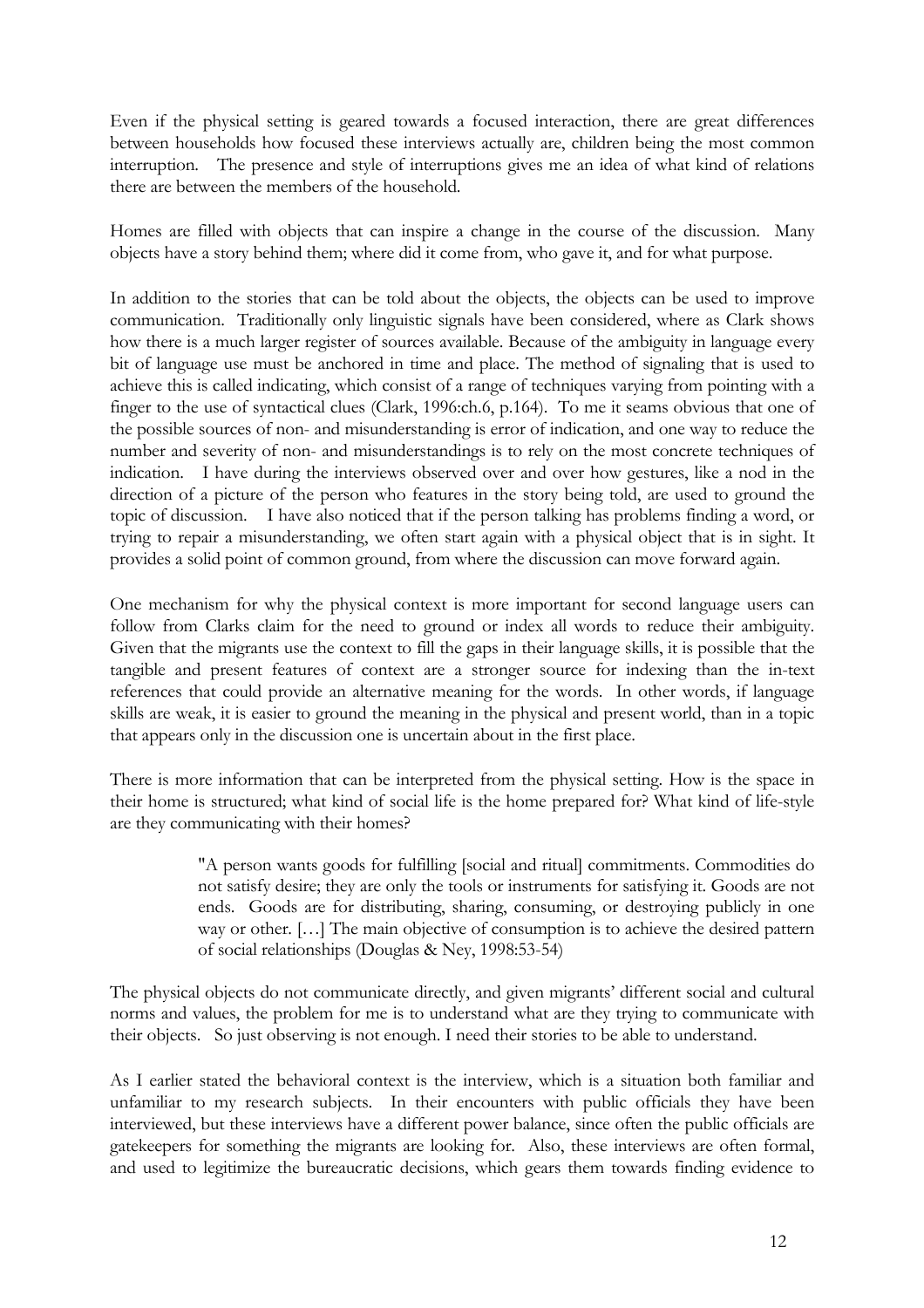<span id="page-14-0"></span>place the migrant into predefined categories. Hopefully, in my interviews the power balance will be more even, and the migrants will experience it as an opportunity to voice their opinion. I will try to encourage my informants to tell stories, as narratives are a form of discourse practically everybody is familiar with. Their expectations will have a large influence on the interview, and these expectations again are set by their cultural and social frames, which I will soon come back to, and by the information I have been able to give to them prior to the interview.

### **The Cultural and Social Frame**

-

The Cultural- and Social Frames are the third type of Goffman's frames used to distinguish contexts. These frames define the goal, the participants, and what are the relevant topics for discussion. Migrants' frames are likely to differ from the majority's frames, and one way to understand socialization is to consider it as learning the use of the right frames for each situation. These frames are a good source of data about interaction, but it is difficult to generalize from the interview situation to other social settings. For our purposes here what is important is the way these frames influence the research interview it self, and the participants interpretation of each other during the interview.

Power relations in the society structure the discourses and understanding in many ways. To describe all these possibilities for misunderstandings is probably an impossible task, but some examples can make the role of the frames clearer. One of the most obvious in discourses is the degree of power one assigns to the counterpart. Generally speaking, many minorities have a disadvantaged position in the society, and often this is combined with fact that for a minority speaker many of the interactional situations are new. Therefore second language speakers are uncertain about how to behave in a given situation. They either do not have the relevant frame, or they are uncertain which frame is the appropriate for this given situation. Roberts writes that

> " a commonplace [difficulty] is that minority speakers have no way of knowing how intrusive or personal majority interviewers consider they have the right to be." (Roberts, 1996b:226)

The majority and second language speakers can have a different frame of reference and thereby their expectations and behaviour in an encounter can contradict each other, and create problems of understanding<sup>7</sup>.

> "The regularity with which *questions about possible planned events* are misunderstood even by participants with a quite advanced competence in their second language is both striking and surprising. They are almost always misunderstood in the same way, that is, as questions about the real situation, the 'here and now' which shows how this is foremost in the learner's consciousness [...] So we have reason to believe that many of them simply do not expect to find interest being expressed in their personal wishes in a official situation." (Bremer, 1996:57-58)

<span id="page-14-1"></span><sup>7 &</sup>quot;Much of what people take as common ground may be represented in the form of *procedures* for joint activities. There are routine actions, such as shaking hands and offering thanks - when, with whom, and how. [...] There are also larger 'scripts,' specifying the expected course of the joint activities that take place in restaurants, doctor's offices, supermarkets (Clark, 1996:109)." It seems obvious to me that some of the problems migrants have is that they do not share the same procedures as natives, which creates behavior that natives find obscure or difficult to understand. Because the natives take these procedures to be facts of life, there must be something wrong with people who do not behave according to them. It is easier to accept bad pronunciation or bad grammar, than bad behavior.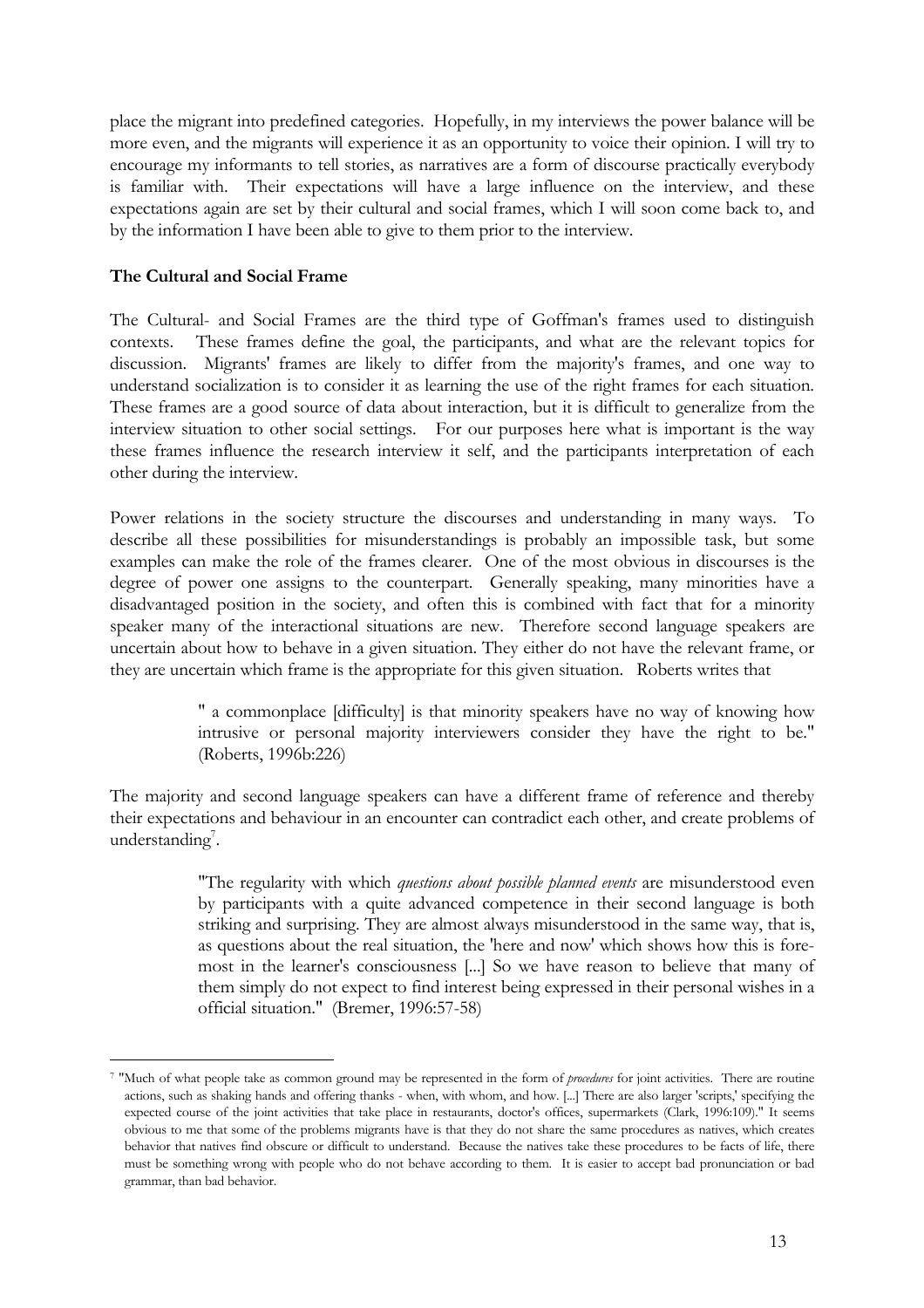This leads me to a more general question about how to choose the right frame for interaction in an intercultural encounter, and how to interpret (act) when one does not have experience of a similar situation? Every situation is unique in its details, but somehow we need to choose a frame or set of frames that allow us to define what the situation is. Given the enormous cultural diversity and variation, one can end up with a very large number of possible frames, which would make the interpretation of the material almost impossible. Lets say that there are only 1000 possible frames to choose between. When two people meet there would be then a million  $(1000 * 1000)$  possible combinations. When three people meet there would be a billion possible combinations. As a consequence for interpretation, every interactional situation would have to be considered truly unique, and we would have difficulties with having predictable interactions with other people. Therefore, I believe, we need an assumption that will make interpretation feasible. This assumption can be formulated in several ways. First, we could claim that the number of possible frames is actually much smaller, but this does not seem realistic<sup>[8](#page-15-0)</sup>. Second, we could argue that the human brain has enough capacity to process alternatives, but this would not solve the problem for research interviews, as the process of justifying every interpretation would become a daunting task. Third, there are some kinds of shortcuts, heuristics or procedures that make interpretation more efficient. I believe that the third one of these assumptions is the most credible one; in its minimal form it is just a claim of that there are patterns of social organization and we use our knowledge of these patterns when we meet other people.

The next step would be to choose a theory that will explain what these patterns of social organization are, and how the patterns are used in social interaction. This is a large discussion, and without getting into it, I will just point out that Thompson, Wildavsky and Ellis have presented a more theoretical version of Mary Douglas' model that could be useful, as it claims that there are only five structurally distinctive ideal types of patterns of social organization even if the specific content will differ from case to case (Thompson, Ellis, & Wildavsky, 1990). And these five patterns can be used either explicitly by analysts or unconsciously by most people.

> "Life, we concur, goes on, much of it on automatic pilot. [...] Decision theorists call these automatic pilots 'heuristics', we call them cultural biases. (Thompson et al., 1990:59)"

Their neo-Durkheimian structuralistic perspective has some implications for intercultural encounters: First, experiences from one socio-cultural context can be used in another context if it is structurally equivalent. Since there are patterns of social organization, we can learn, and use what we have learned in another context. And second, the participants in a discourse will try to find an agreement upon how to structure an encounter.<sup>9</sup> And contrary, disagreement of which type of social organization is used to structure the encounter will lead to misunderstanding and perhaps a conflict. Many of the conflicts political scientists study can be described as conflicts between two or more forms of social organization (Thompson, Grendstad, & Selle, 1999). In this way the patterning of social organization enhance our possibility for understanding, as they limit the possibilities for interpretation. Even if we do not have the same experiences there are structural

<u>.</u>

<span id="page-15-0"></span><sup>8</sup> There are hundreds of languages, each one with subcultures, and one can find hundreds of distinctive interactional situations in each one of them.

<span id="page-15-1"></span><sup>9</sup> According to Simon Innvær, in a discourse the participants are trying to position themselves according these patterns of social organization. He claims that participants choose their position in the discourse as a response to the positions the others have taken. Similarly to Clark, he emphasises, not peoples initial position, but the one that arises in a confrontation with others' positions (Innvær, 1999).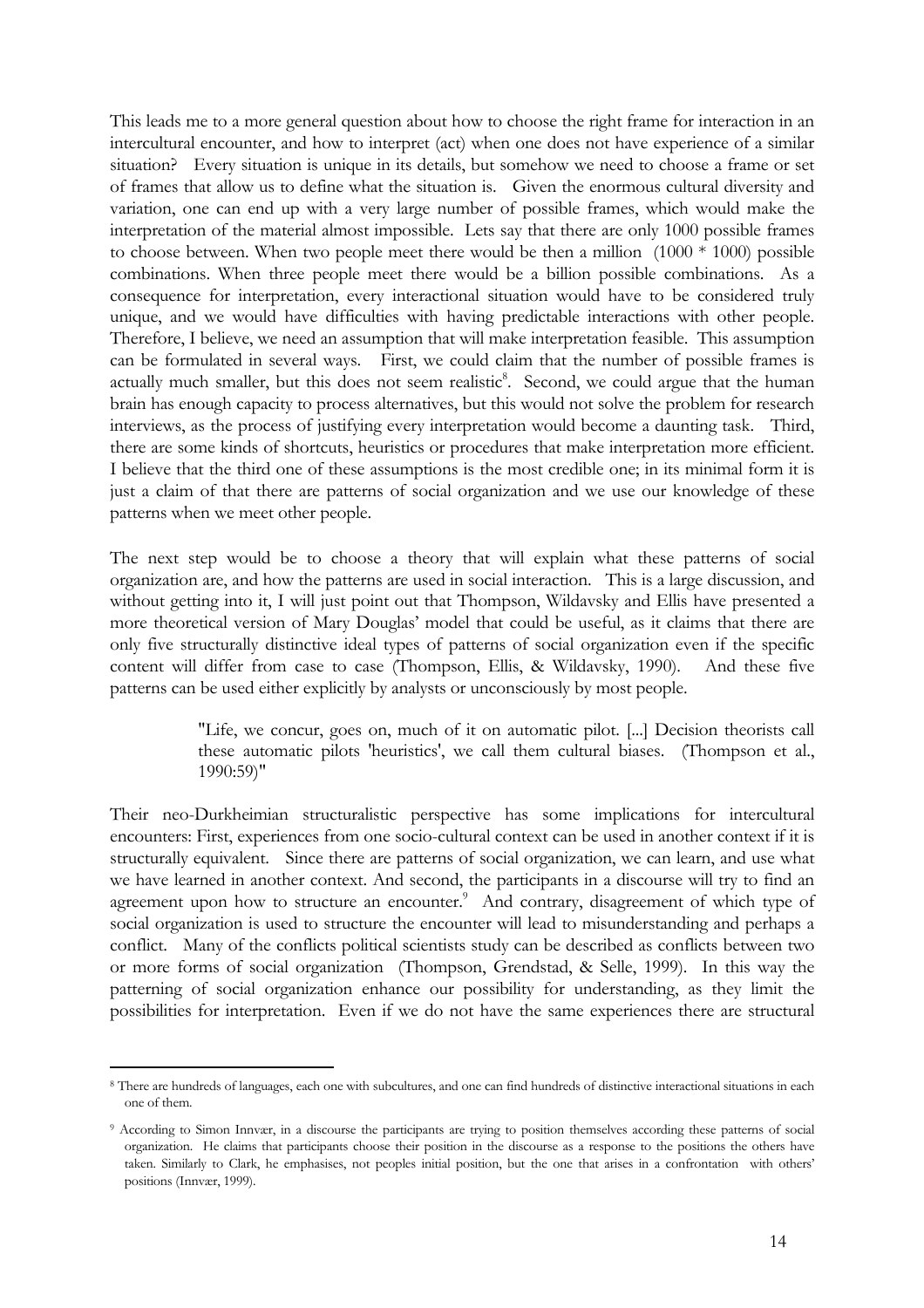<span id="page-16-0"></span>equivalents in our experiences and by creatively combining our own experiences we are able to have an understanding of the others (if we are interested).

Frames are far more specific and detailed description of what is proper than the few patterns of social organization described by Thompson. But these few structural patterns can help us to define which one of the many frames to use in an unfamiliar situation.

### **Background Knowledge**

The fourth of Goffman's frames, the institutional frame, is not very relevant for my interviews, as the interaction between me and my interview subjects can hardly be considered institutionalised. There are of course institutions involved: they are a household and a family, whereas I represent the university institution, but this 'meeting of institutions' is better understood as a feature of our background knowledge. Therefore, there will be no separate treatment of the institutional frame.

The last one of Goffman's frames that distinguishes between different aspects of context is background knowledge. It consists of our knowledge of the other, of society, and of the world that forms the background against which our behavior and utterances must be interpreted. This is much wider than the social and cultural frame, which defines expectations just for the interview situation.

### *Common Ground is needed for understanding*

Some of our background knowledge will be shared, and can be used as a part of the common ground used in the creation of joint meaning in the discourse. One should therefore, if one wants to understand how the participants understand each other, distinguish between knowledge about the world, and assumptions about the other participants' knowledge of the world. As an example, part of my own background knowledge is my knowledge of the disadvantaged position migrants have in the labor market, which is largely rooted on research (Berg & Vedi, 1994; Djuve & Hagen, 1995; Light & Bhachu, 1993; Portes, 1995), but I also assume that most migrants have information of this, even if they have not read the research reports. Clark presents a versatile way to deal with our assumptions:

> "The main categories we exploit identify people as members of certain cultural groups, systems or networks that I will call *cultural communities*. […] *Inside information* of a community is particular information that members of the community mutually assume is possessed by members of the community. *Outside information* of a community is types of information that outsiders assume is inside information for that community." (Clark, 1996:101)

Thus, as a member of the research community, I have certain knowledge of the migrants, and to the degree I expect other researchers to share this knowledge, it is inside information. My expectations of the migrants' knowledge is outside information, whereas the migrants own knowledge about their own cultural community is obviously inside information. So, both are looking for common ground, but coming from different cultural communities our starting point is different. A possible problem in the research interviews is that the outsider's knowledge is different from the insider's knowledge, and perhaps even erroneous, creating problems for interpretation and communication.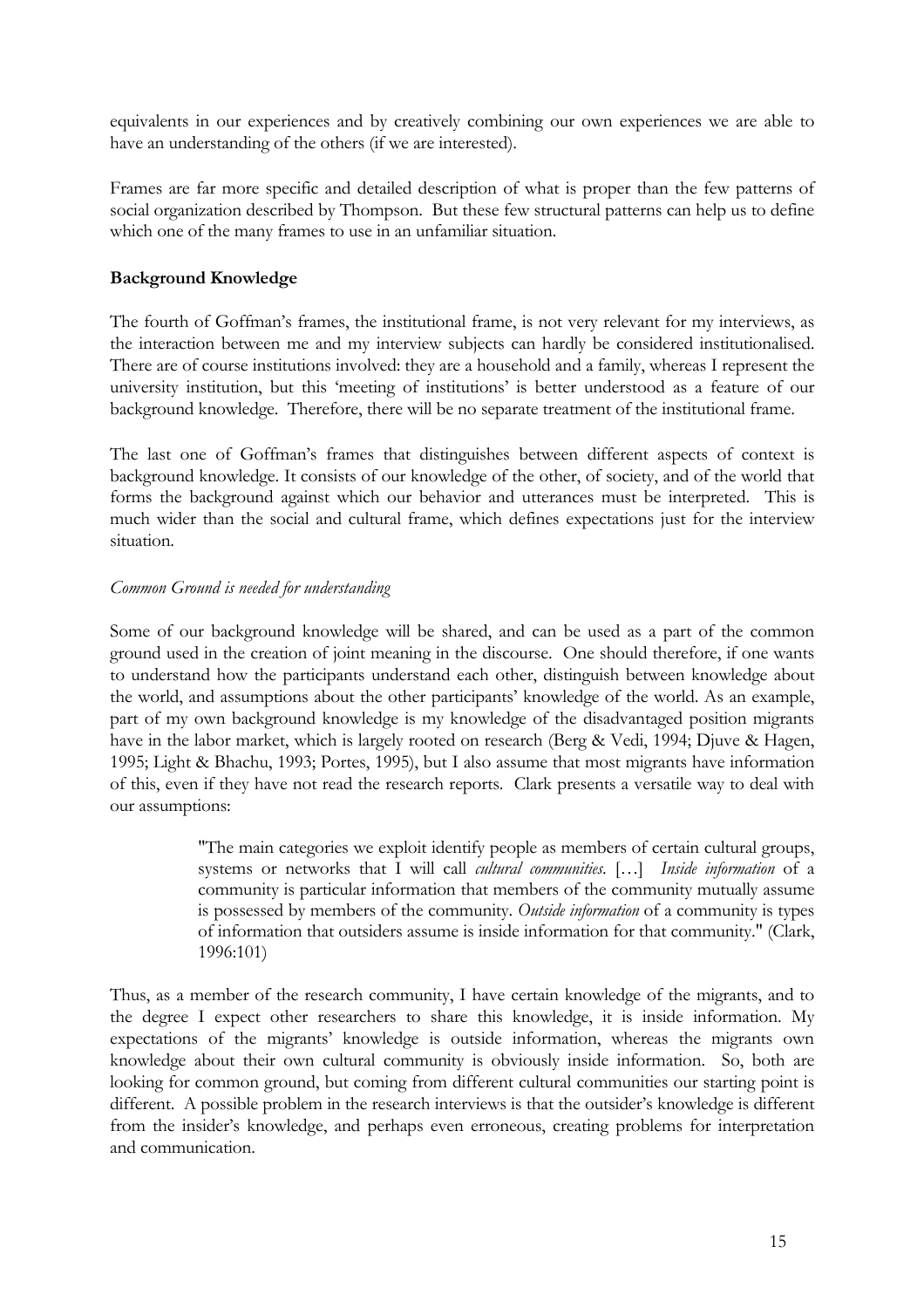"Common ground isn't just there, ready to be exploited. We have to establish it with each person we interact with. [...] The first step in establishing either type of common ground is finding the right shared bases - the right evidence." (Clark, 1996:116)

<span id="page-17-0"></span>We search for evidence in membership in the cultural communities that define what kind of shared common ground we have. This evidence can be dress, language, dialect, situation, jargon, vocabulary, appearance, basically anything, even what people say, do or presuppose can place them in a community. These communities form overlapping and often nested sets of memberships (Clark, 1996:103-105). But what happens if the participants share only a few or perhaps even none cultural communities? Is it still possible to understand each other?

### *Outsider's information as a resource*

 $\overline{a}$ 

One of the important language skills is to present matters in a way that are adapted to the listener. Unless we take into consideration how our conversation partner is going to understand our statements, communication remains difficult. One must be able to imagine what the conversation partner knows, which will rely partly on one's outsider's information and partly on the common ground the participants are able establish during the discourse.

In their attempts to communicate with Norwegians my subjects have experienced both moments of understanding and misunderstanding and hopefully learnt from these. I will try to benefit from their previous mistakes, and use my subjects' knowledge of their miscommunications as a resource that can be used to improve the interviews.

Briggs emphasizes how in cross-cultural interviews<sup>10</sup> the researchers often base themselves too much on our western folk theories about interviewing. He recommends instead identifying the *subjects*' resources for conveying information, and the relative compability of the shared rules and understandings that underlie their discursive strategies with those associated with interviews. (Briggs, 1986)

> "In other words, relying on interviews allows us to accomplish an initial decontextualization of the data even before we begin the analysis. We are, in fact, asking the natives to reduce the information to precisely the type of forms that fit our native-speaker bias for unavoidably referential, surface segmentable and relatively presupposing forms." (Briggs, 1986, 118)

Thus, because my respondents have knowledge of Norwegian language and culture (especially of cultural misunderstandings), they should be able to recognize those elements in a discourse that need to be explained more carefully and translated to cognitive elements understandable to me as a Norwegian.

Heidegger's notion of unobtrusiveness is based on that there is a uninterrupted quality in our surroundings and routine actions. "For social interaction to work, most of the time we must 'lose our selves in it'". (Duranti, 1997:319) I understand this as we live in the context, which is not present in a reflexive, conscious way in our everyday interpretations. I believe, research interviews represent exactly this kind of interruption that triggers the subject's need to explain and 'translate' their reality for me, which facilitates my interpretation of their world (Briggs, 1986). If this

<span id="page-17-1"></span><sup>10</sup> Briggs analyzes the situation common to many anthropologists, where the researcher is the foreigner and the subjects are the natives, which is a situation opposite to mine, but his observations are just as valid for my interviews.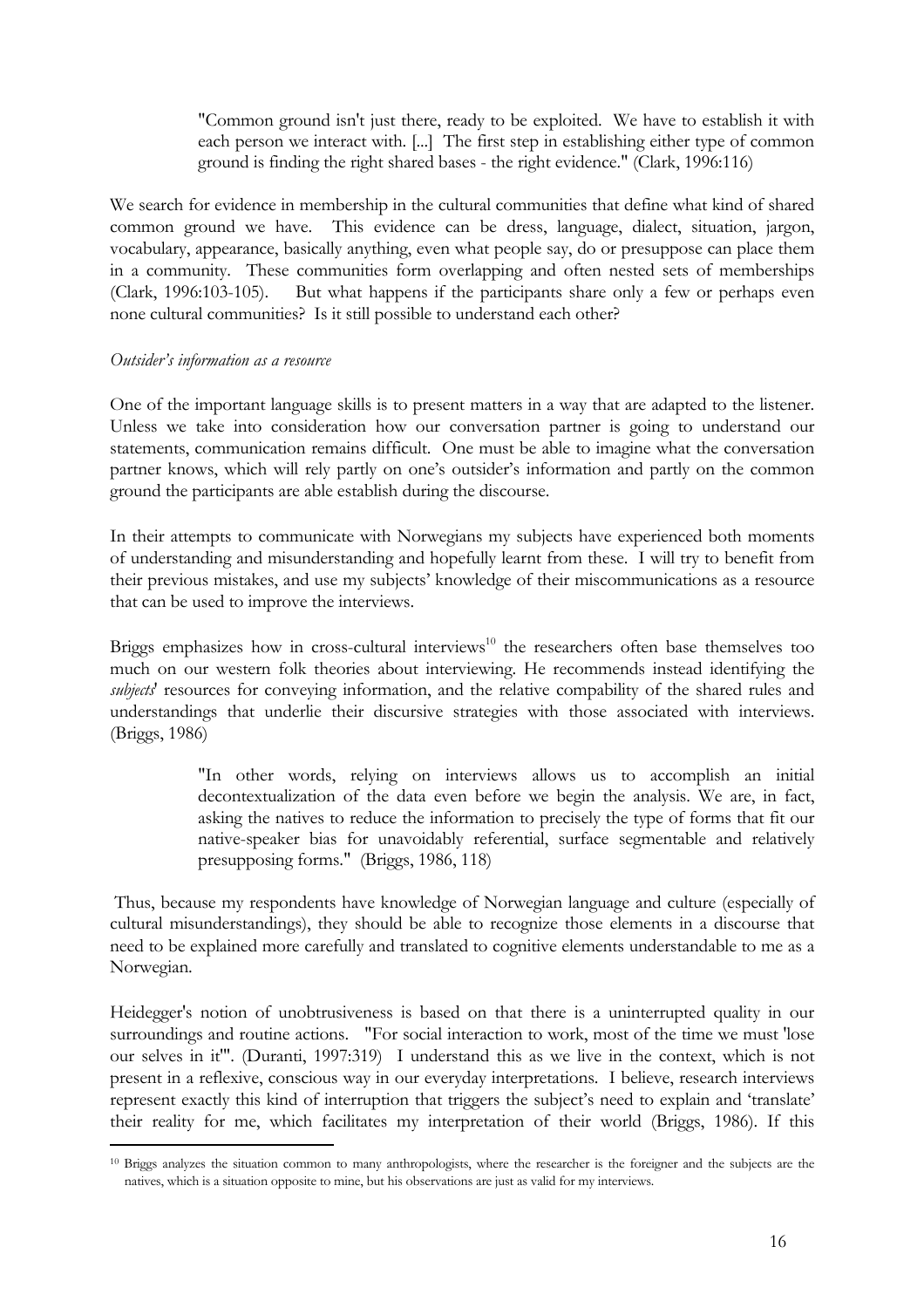<span id="page-18-0"></span>translation would not happen, I would have to try to enter their world before I could understand the context that is used to form their messages to me.

## **Concluding Remarks**

The discussion in this paper combines insights from pragmatic linguistics that can help us to understand how we communicate in second language, and from sociology that can help us to understand the role of context. These insights were then combined with more specific topics that address either second language use or research interviews directly. As a result several features of the research interviews have become clearer, and the interviews appear to me as a richer source of information than I expected.

It will be possible to read and analyze the interviews for non- and misunderstandings, following the lead by Bremer et al. (1996). Reparation, a action taken by one of the participants when he or she realize that there has been some non- or misunderstanding, becomes a important source of information, as it is a direct commentary upon the interpretation that happens during the discourse. Reparation of misunderstanding will help to rule out fallacious contextualisations, and it can be a direct commentary upon significant cultural differences.

An additional possibility is to analyze uptake in the interviews, as evidence of understanding, following the lead of Clark (1996). Knowledge of how turn-taking and reparation in a interview take place, makes it easier to identify uptake. Thus, and contrary to the position taken by Bremer et al. (1996), we can find direct evidence of understanding, but only if we are willing to assume that people are rational in general.

A pragmatic view of language makes it possible to justify and validate interpretation better when the interview subject's linguistic skills are poor, i.e. when grammatical rules are broken and perhaps even words are misused. If one would base oneself only on the intentionalist approach to meaning and language there would be no way to interpret the message with certainty under such conditions. If language is only a carrier of intentions, and the message is of poor quality we can never ensure what the speakers original intention was. By looking at language as a joint action, i.e. broadening our perspective on what language is, we are also getting a much richer material available for interpretation. I therefore believe that the use of a pragmatic position of language is useful for my research purposes.

For second language users the context, and particularly the tangible and present context, will be a more important source for meaning than for native language users. Therefore in the interpretation of the interviews more attention must be given to the way context is used and how meaning is grounded. Dividing the context into more manageable parts using Goffman's Frames can reduce some of the ambiguities. But in intercultural encounters, it remains problematic to know, which cultural and social frame the discussion partner is using. Therefore, some kind of heuristics or shortcuts is needed to reduce the variability. The difficulty of entering the subject's world, which sometime is presented as a requisite to understanding, can be at least partly alleviated by the subjects themselves 'translating' their own experiences to the researcher.